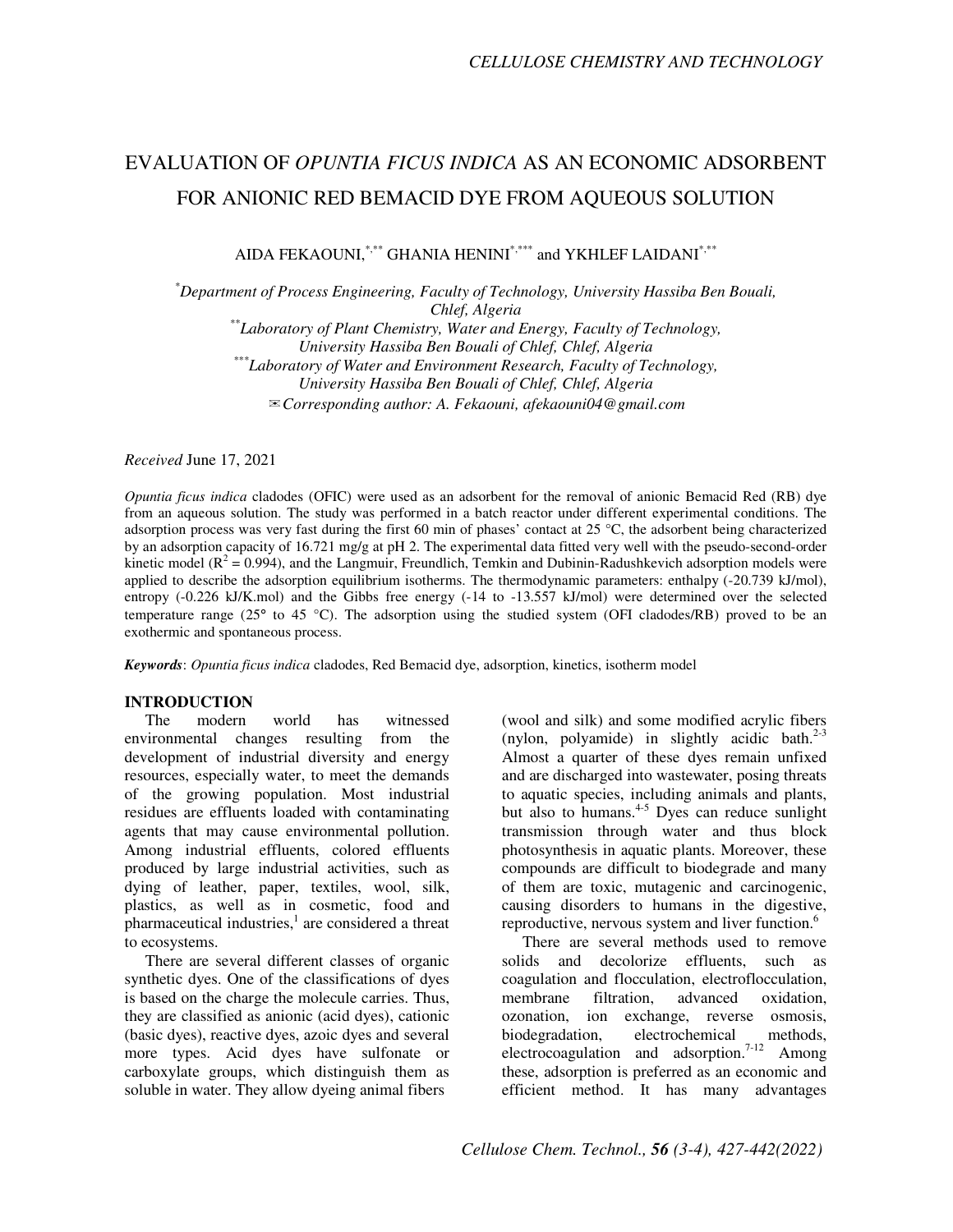compared the other methods, such as less susceptibility to toxic chemicals, high performance and wide pH range. $^{13}$ 

In this context, there is much research concerning adsorptive materials, especially those made from inexpensive, abundant and locally available raw materials. Thus, many researchers throughout the world have focused their efforts on developing novel materials as biosorbents with high adsorptive capacity and low cost, and on optimizing the adsorption process. These materials are derived from forest wastes and agricultural residues, such as *Luffa cylindrica*, coconut shells, *Aloe vera*, *Pisum sativum* peels, *Opuntia ficus indica* cactus,  $14-18$  orange peel<sup>1</sup> and others.

The aim of the present study has been to prepare a biosorbent from *Opuntia ficus indica* cladodes (OFIC) in order to remove Bemacid Red (RB) dye from aqueous solution by adsorption. *Opuntia ficus indica*, also known as prickly pear, is a species of cactus, belonging to the family of *Cactaceae*. <sup>19</sup> It is widely distributed in Mexico, being the most widespread cactus species, but also the most commercially important one, in Latin America, South Africa and the Mediterranean area.<sup>20</sup> The sorption capacity of *Opuntia ficus indica* cladodes towards RB dye has been investigated and the influence of solution pH, contact time, initial dye concentration and amount of adsorbent on the efficiency of adsorption was determined. Four isotherm models, namely, the Langmuir, Freundlich, Temkin and Dubinin-Radushkevich ones, were analyzed to find the best fit to the experimental data. The *Opuntia ficus indica* adsorbent was characterized both before and after adsorption using Fourier transform infrared spectroscopy (FT-IR), X-ray diffraction (XRD) and micro X-ray fluorescence spectrometry  $(\mu XRF)$ .

## **EXPERIMENTAL**

#### **Preparation of adsorbent**

Cladodes of *Opuntia ficus indica*, a locally available plant, were collected in the north of Algeria and used as adsorbent in this study. The cladodes were washed with distilled boiling water for 15 min, then were placed in a solution of 12% NaOH for 15 min, washed again with tap water and finally dried for 24 hours. They were whitened with 12% bleach for 90 min at ambient temperature, after which were rinsed with distilled water several times. The OFIC were oven dried at 60 °C for 24 hours, then crushed and sifted.

The obtained samples were considered ready for the adsorption study.

#### **Preparation of adsorbate**

Red Bemacid (RB) dye is anionic, its solubility in water is of 25 g/L, and the maximum adsorption length  $\lambda_{\text{max}}$  = 504 nm. The dye was provided by Soitex Tlemcen, Algeria, and its chemical composition is not disclosed by the company. Stock solutions were prepared by dissolving precise amounts of the dye in distilled water to give a concentration of 1 g/L. The initial pH of the dye solution was adjusted by adding dilute solutions of 0.1N HCl or 0.1N NaOH.

#### **Characterization techniques**

The *Opuntia ficus indica* cladodes (OFIC) were characterized before and after adsorption by Fourier transform infrared spectroscopy, using a Prestige-21 FTIR, Shimadzu, Japan. The spectra were recorded by scanning from  $400 \text{ cm}^{-1}$  to  $4000 \text{ cm}^{-1}$ . The elemental composition of OFIC was determined by micro X-ray fluorescence spectrometry (µXRF). X-ray diffraction (XRD) analyses were carried out using an APD 2000 model with Cu-K $\alpha$  irradiation ( $\lambda = 1.540598$  Å).

#### **Adsorption experiments**

For establishing the adsorption isotherm, a series of flasks containing a volume  $(V = 300$  mL) of adsorbate (RB dye) solution of known concentration (20, 30, 50, 70, 80 and 100 mg/L) and a mass (0.5 to 5 g) of the adsorbent of well-defined size  $(d_n (mm) \le 0.15)$ , were placed in a water bath fitted with a stirrer, at different temperatures (25, 35 and 45  $^{\circ}$ C), with various initial solution pH (2 to 10). For a given contact time, until the adsorption equilibrium was reached, samples were collected and filtered for UV-visible analysis, using a UV-1280 spectrophotometer from Shimadzu. Adsorption kinetic experiments were used to investigate the effect of contact time and determine the kinetic parameters. For these tests, 1 g of OFIC was added to 300 mL of RB dye solutions with different initial concentrations. The mixture was agitated on an electromagnetic stirrer at 700 rpm. At predetermined time intervals (0-120 min), 10 mL samples were taken out and filtered. The same method was used to determine the residual RB dye concentration. Each measurement of RB dye concentration was repeated three times.

The adsorbed dye amount at time t,  $q_t$  (mg/g), and the percent of dye removal,  $R$  (%), were calculated by the following equations:

$$
q_t = \frac{(C_0 - C_t) v}{m} \tag{1}
$$

$$
R\left(\% \right) = \frac{(C_0 - C_t)}{C_0} \cdot 100\tag{2}
$$

where  $C_0$  and  $C_t$  (mg/L) are the concentrations of the RB dye solution at the initial and time t (min),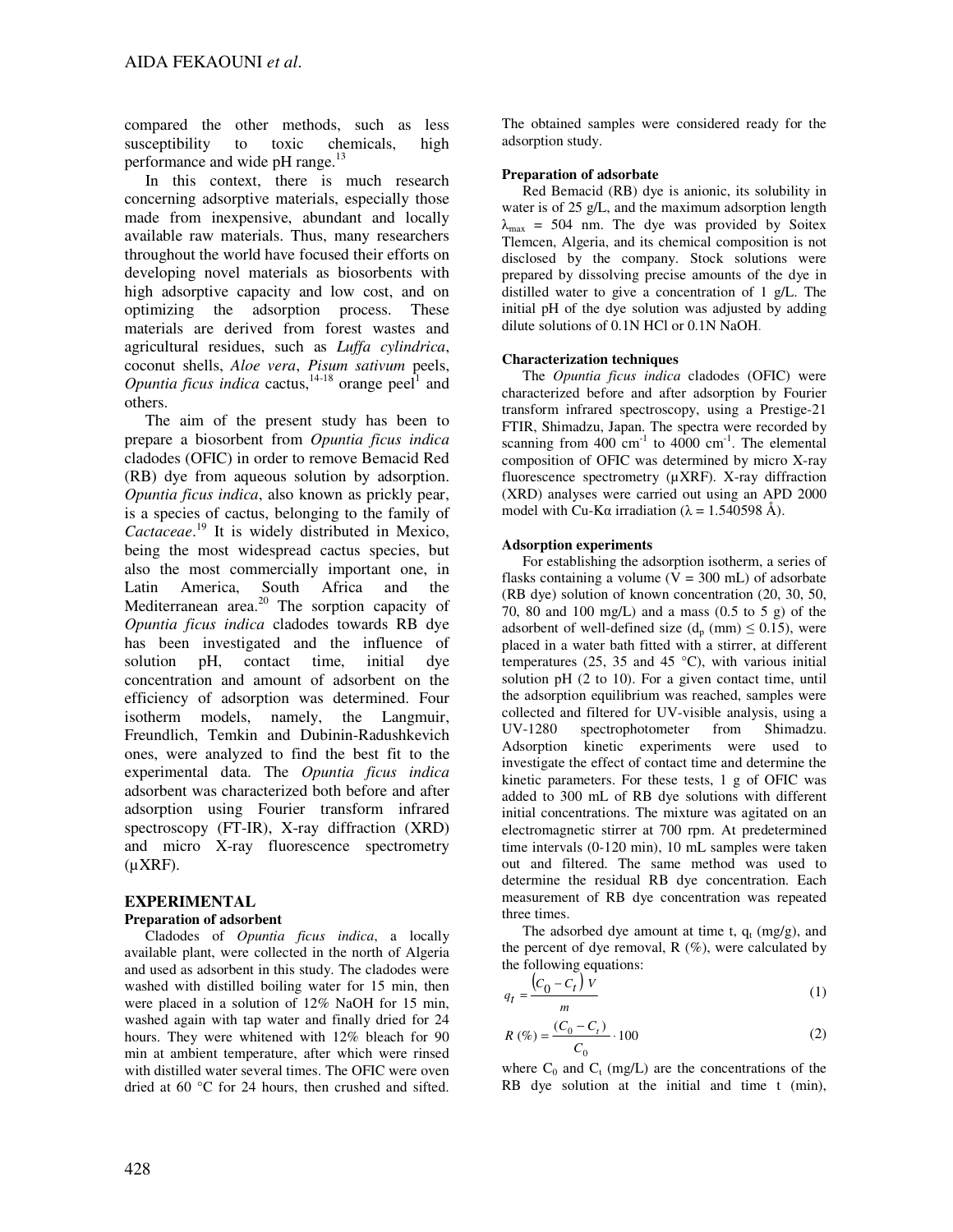respectively; V is the volume of adsorbate (L) and m is the mass of adsorbent (g).

#### **Adsorption isotherms**

The Langmuir isotherm model is based on the assumption that the maximum amount of solute is adsorbed on the surface of an adsorbent, with the same energy, without interaction between adsorbed molecules, forming only one layer. $^{21}$  The general form of the Langmuir isotherm is:

$$
\frac{C_e}{q_e} = \frac{1}{q_m K_L} + \frac{C_e}{q_m} \tag{3}
$$

where  $q_e$  is the amount of dye adsorbed per unit mass of adsorbent  $(mg/g)$ ,  $C_e$  is the equilibrium concentration of dye in the solution (mg/L),  $K_L$  is the Langmuir constant (L/mg) and  $q_m$  is the maximum adsorption capacity (mg/g).

The adsorption viability can be determined from the dimensionless separation factor, also called the equilibrium parameter,<sup>22</sup> R<sub>L</sub>, defined using Equation (4). Its value indicates the type of isotherm: irreversible ( $R_L = 0$ ), favorable ( $0 < R_L > 1$ ), linear ( $R_L$ )  $=$  1) or unfavorable (R<sub>L</sub> > 1).<sup>23</sup>

$$
R_L = \frac{1}{1 + K_L C_0} \tag{4}
$$

The Freundlich isotherm considers multilayer adsorption accompanied by heterogeneous surface energy systems with interactions between adsorbed molecules. The Freundlich empirical model is represented by:

$$
Ln(q_e) = Ln(k_F) + \frac{1}{n_F} Ln(C_e)
$$
 (5)

where  $K_F$  (mg  $g^{-1}(Lmg)^{-(1/nF)}$ ) is the Freundlich constant and  $(1/n_F)$  the heterogeneity factor, related to the capacity and the biosorption intensity.

The Temkin isotherm model assumes that the heat of adsorption of all molecules on the layer should decrease linearly with the coverage. This model also allows specifying the thermodynamic conditions linked with the adsorption process. The linear form of the Temkin equation is: $24$ 

$$
q_e = \frac{RT}{B_T} \ln K_T + \frac{RT}{B_T} \ln C_e \tag{6}
$$

where  $B_T$  is the Temkin constant related to the heat of biosorption (J/ mol),  $K_T$  – the Temkin isotherm constant  $(L/g)$ . R  $(8.314$  J/mol K) is the universal gas constant and T (K) is the absolute solution.

The Dubinin–Radushkevich isotherm assumes that the adsorbent surface is not homogeneous and can be used to estimate the properties of apparent porosity and free energy of the adsorbent. This model is employed to specify the nature of the adsorption process through physisorption or chemisorption. The linear form of this model is described as:

$$
L n q_e = L n q_m - \beta \varepsilon^2 \tag{7}
$$

where  $q_e$  is the amount of adsorbed dye per adsorbent mass (mg/g),  $q_m$  (mg/g) is adsorption capacity,  $β$  – the activity coefficient pertinent to the mean adsorption energy and  $\varepsilon$  – the Polanyi potential, which can be calculated through:

$$
\varepsilon = RT \, Ln\left[ \left( 1 + \frac{1}{C_e} \right) \right] \tag{8}
$$

The maximum adsorption energy, E (kJ/mol), provides information about the adsorption process. If the value of E is between 8 and 16 kJ/mol, the adsorption is a chemical process; however, if  $E < 8$ kJ/mol, the process occurs physically. It is determined using the following equation:

$$
E = \frac{1}{\sqrt{2\beta}}\tag{9}
$$

#### **Adsorption thermodynamics**

There are thermodynamic parameters that the researchers rely on to describe the adsorption phenomenon. The amount of entropy is the measure of the molecular disorder that must be considered, especially the energy factors, in order to determine the processes that will occur spontaneously.<sup>25</sup> The Gibbs free energy change,  $\Delta G^0$ , is the fundamental criterion of spontaneity. The value of  $\Delta G^0$  can be determined from the following equation:

$$
\Delta G^0 = -RTLn(K_d) \tag{10}
$$

where  $K_d = q_e/C_e$  is the distribution coefficient, R is the gas constant (8.314 J/mol K), and T is the absolute temperature.

A convenient form of the Van't Hoff equation relates  $K_d$  to the standard enthalpy and entropy changes of adsorption,  $\Delta H^0$  and  $\Delta S^0$  respectively.<sup>26</sup>

$$
\Delta G^0 = \Delta H^0 - T\Delta S^0
$$
\n(11)

Equation (11) can be written as:  $27$ 

$$
Ln(\rho K_d) = \frac{\Delta S^0}{R} - \frac{\Delta H^0}{R} \cdot \frac{1}{T} = -\frac{\Delta G^0}{R} \cdot \frac{1}{T}
$$
 (12)

where  $\rho$  is the density of water (g/L), the values of  $\Delta H^0$ and  $\Delta S^0$  can be determined from the slope and the intercept of the plot between Ln  $(\rho K_d)$  vs (1/T).

#### **Error analysis**

Non-linear isotherm analysis can be used to estimate isotherm data correlation and it is the best method for describing adsorption isotherms, proving the best fitting isotherm model, in contrast to linear analysis, which is insufficient for estimating the isotherm data. In this study, three non-linear error functions were used, as described below.

#### *Chi-square test (*χ*²)*

This function is based on the sum of the squares of the differences between the experimental and the calculated data, with each square difference divided by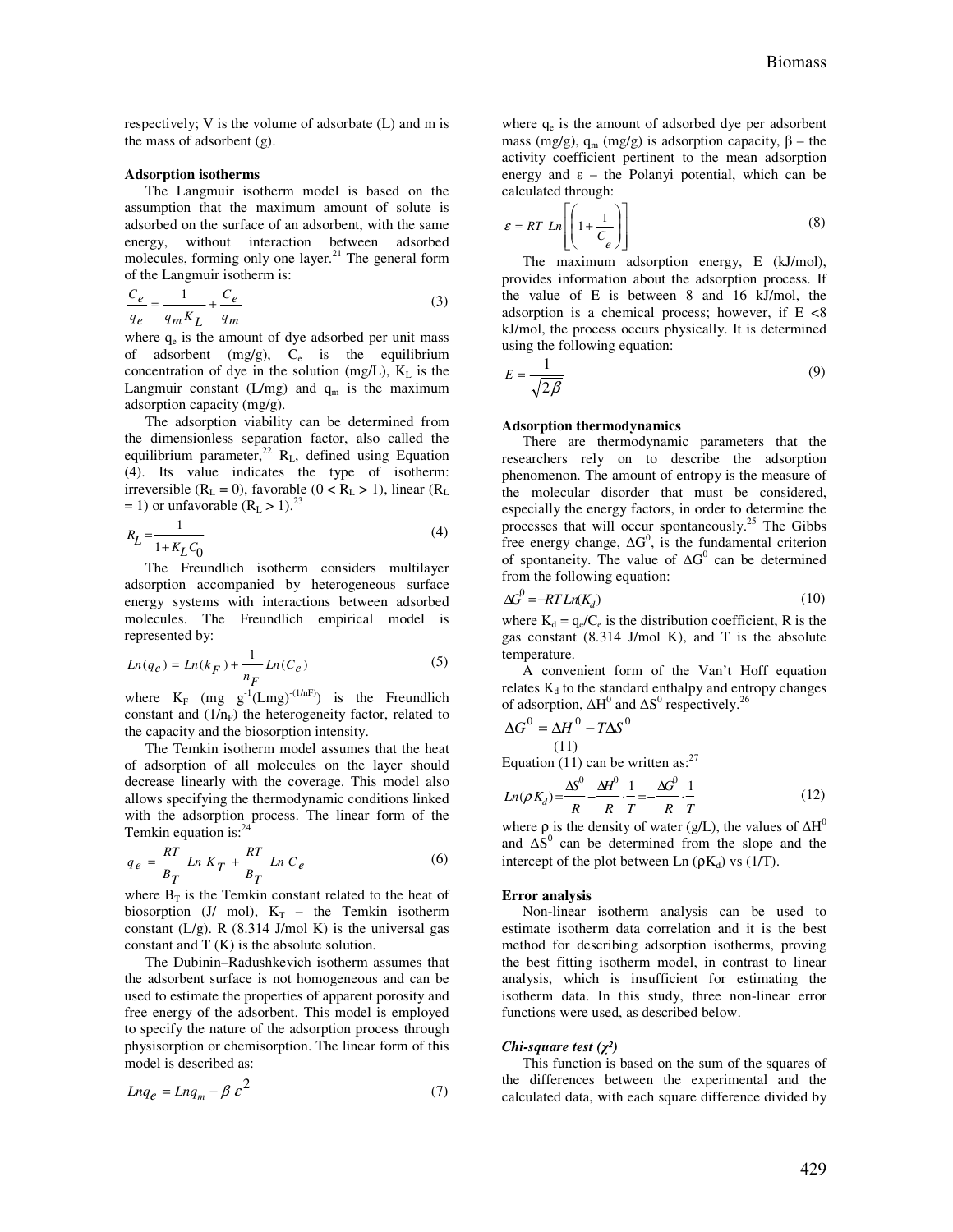its corresponding values. It is used to find out how closely experimental data fit to calculated data, and helps to find out the significance of the difference in calculated and experiment data. A small chi-square value indicates no differences between calculated and experimental data.  $\chi^2$  can be represented by the following equation:<sup>28</sup>

$$
\chi^{2} = \sum_{i=1}^{N} \frac{\left(q_{e(cd), i} - q_{e(exp), i}\right)^{2}}{q_{e(exp), i}}
$$
(13)

where  $q_{e(cal)}$  (mg/g) is the equilibrium capacity obtained by calculation from the isotherm models (Langmuir, Freundlich, Temkin and Dubinin– Radushkevich) and  $q_{e(exp)}$  (mg/g) is the equilibrium capacity determined from the experimental data, N is number of experimental data points.

#### *Sum of squares error (SSE)*

The sum of squares for error is the most widely used error function. It is expressed by:<sup>29</sup>

$$
SSE = \sum_{i=1}^{N} \left( q_{e(cal), i} - q_{e(\exp), i} \right)^2
$$
 (14)

#### *Sum of absolute error (SAE)*

This error function will allow providing better fit for high concentration data. It is given by the following equation: $30$ 

$$
SAE = \sum_{i=1}^{N} \left| q_{e(cal), i} - q_{e(\exp), i} \right|
$$
 (15)

#### *Sum of normalized error (SNE)*

Each error function allows producing a different set of parameters for each isotherm.<sup>30</sup> In this study, the method called sum of normalized error (SNE) was used to evaluate the best error function for selecting the isotherm model and the calculated isotherm parameters. The calculation process for the sum of normalized errors involves the following steps: 1. Selection of an isotherm model and error function, and determination of the adjustable parameters which minimize the error function; 2. Determination of the values for all other error functions for that isotherm parameter set; 3. Computation of the other parameter sets associated with their error function values; 4. Normalization and selection of the maximum parameter sets with respect to the largest error measurement; 5. Lastly, summation of all these normalized errors for each parameter set.

#### **RESULTS AND DISCUSSION**

## **Physicochemical characterization of the adsorbent**

The physicochemical characteristics of OFIC were determined and the results are presented in Table 1. According to the data, OFIC exhibits high volatile matter content, but low ash content.

This can be explained by the composition of the plant: as OFIC is not a woody plant, it is rich in cellulose and hemicelluloses, but with low lignin content. According to previous reports in the literature,<sup>31</sup> *Opuntia ficus indica* contains 64.5% holocellulose, of which 53.6% cellulose, only 4.8% lignin, and 5.5% ash content. It is known that while lignin is the main source of carbon, cellulose and hemicelluloses contribute mostly to the production of volatile matter.

The FTIR spectra of OFIC recorded before and after the adsorption are illustrated in Figure 1. It reveals a wide band at the wavelength of 3436  $cm<sup>-1</sup>$ , which is assigned to the stretching vibration of the bound OH hydroxyl groups (carboxyl, aromatic and aliphatic), $32$  the hydroxyl groups are present in the primary components of wood and non-wood plants: cellulose, hemicelluloses and lignin.<sup>33</sup> The band observed at about 2921  $cm^{-1}$ represents the aliphatic C-H elongation vibration, the peak at about  $1638 \text{ cm}^{-1}$  corresponds to the C=C ketone elongation vibration. The band around  $1059 \text{ cm}^{-1}$  is assigned to C-O elongation vibration of an ester, ether, carboxylic acid or alcohol. The band at  $666 \text{ cm}^{-1}$  may be due to the C-Br bond extension. It can be noted that the results of the spectroscopic analysis for the cladodes before and after the adsorption are the same, except for the peak at 2354 cm<sup>-1</sup> representing the C≡C bond. This peak disappeared after adsorption and this result may be due to its interaction with RB dye and the dissolution of the triple bond.

The results of elemental analysis by  $\mu XRF$  of both OFIC and RB dye are shown in Figures 2 and 3, respectively. According to Figure 2, OFIC contains high amounts of Cl and Ca, and a small amount of Si. The presence of Cl is due to the bleaching agent used; also, it proves that washing did not completely remove chloride from the surface of OFIC. The composition of RB dye in Figure 3 shows the presence of S and Cl in higher amounts, compared to Si.

The X-ray diffraction analysis of OFIC before and after adsorption are compared in Figure 4. Before adsorption (OFIC raw), the pattern shows the presence of crystalline and amorphous regions with two main peaks at  $15.67^{\circ}$  and  $22.86^{\circ}$ , respectively. The OFIC loaded with RB dye exhibits two peaks related to the amorphous and crystalline structure at 15.60° and 22.48°, respectively. Most researchers have established that cellulosic materials have peaks around 20° to 23°, and the intensity is higher than that of the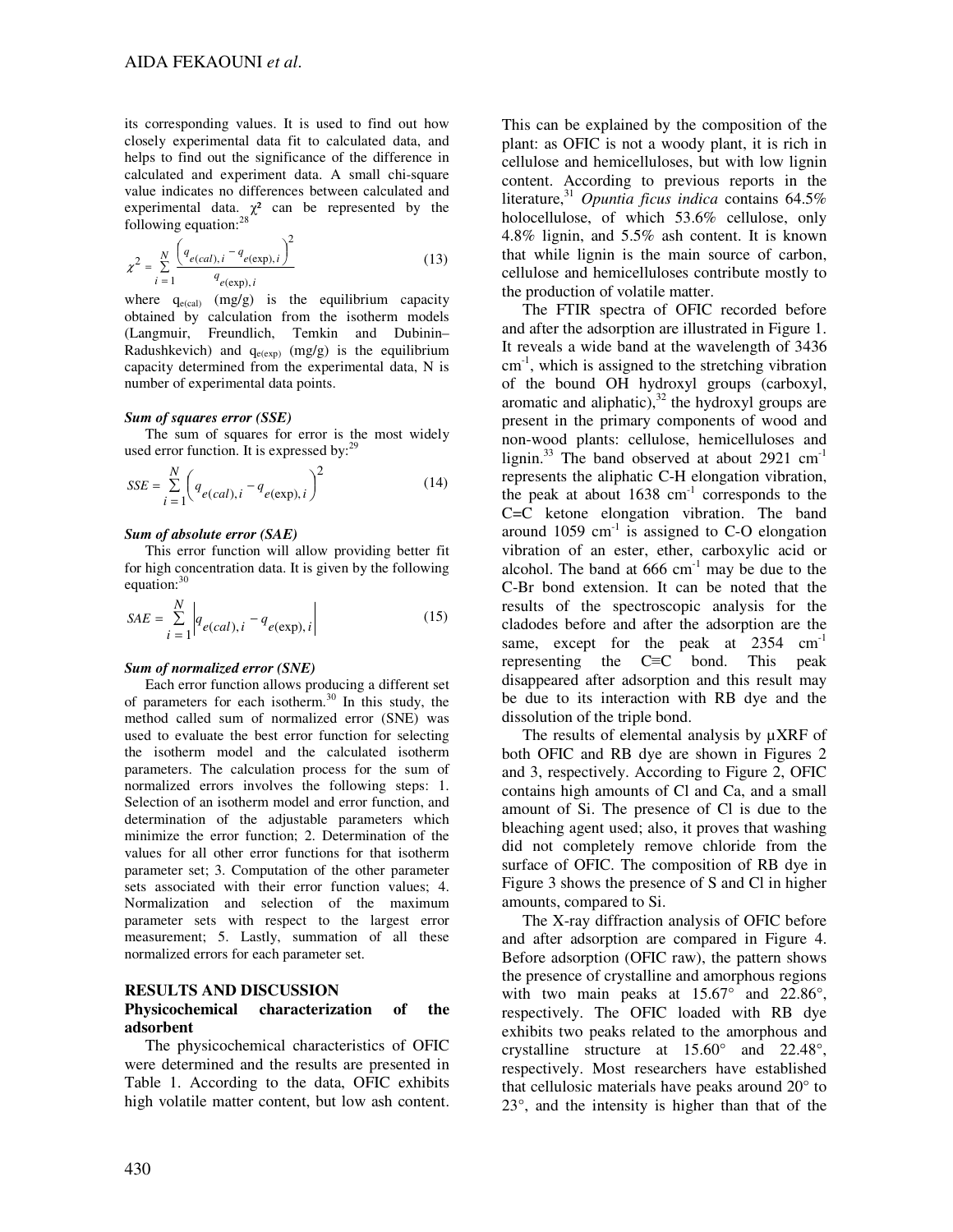peaks around 15°.33-34 The peaks at 22.86° and 22.48° are assigned to the crystal lattice of OFIC;

crystallization in an orthorhombic unit cell has been reported  $(B_{12}H_{16})$ .

| Materials                  | OFIC   |
|----------------------------|--------|
| Moisture content $(\%)$    | 7.7    |
| Ash content $(\% )$        | 4.033  |
| Volatile compounds (%)     | 88.267 |
| Apparent density $(g/cm3)$ | 1.510  |
| Swelling $(\%)$            | 13.330 |
|                            |        |
| - Raw OFIC                 |        |

Table 1 Physical characteristics of the material (OFIC)



Figure 1: FT-IR spectra of raw OFIC and OFIC loaded with RB dye



Figure 2: Micro X-ray fluorescence spectrometry (µXRF) of OFIC



Figure 4: X-ray diffraction patterns of raw OFIC and OFIC loaded with RB dye



Figure 3: Micro X-ray fluorescence spectrometry (µXRF) of RB dye



Figure 5: Determination of  $pH_{pzc}$  for OFIC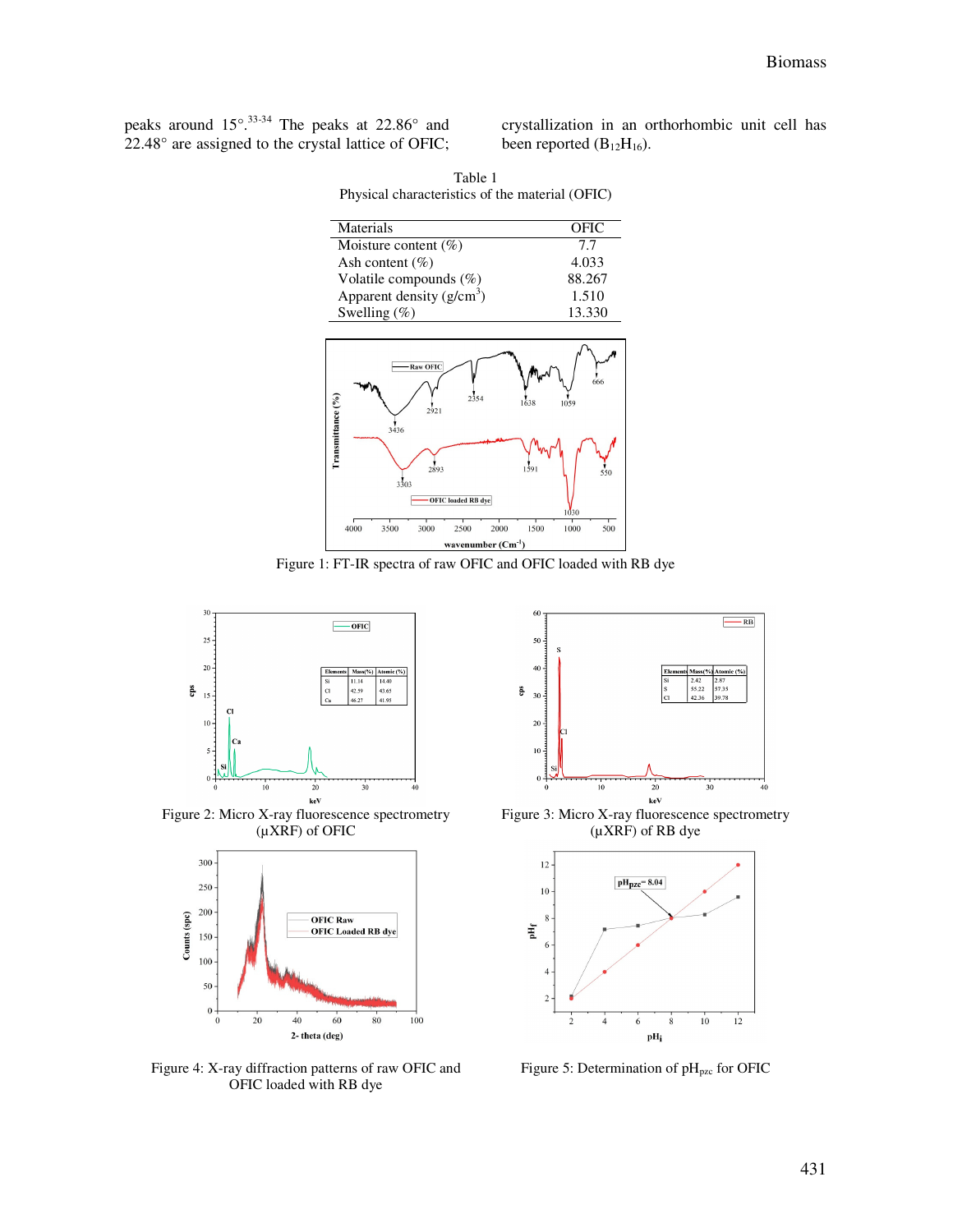|                | $\mathcal{L}$ gives of crystallinity and alliof phous content of OFIC raw and loaded with KD dy |                   |
|----------------|-------------------------------------------------------------------------------------------------|-------------------|
|                | Degree of                                                                                       | Amorphous content |
| <b>Samples</b> | crystallinity (DC, $\%$ )                                                                       | (weight, $\%$ )   |

OFIC raw 61.44 38.56 OFIC loaded with RB 41.45 58.55

Table 2 Degree of crystallinity and amorphous content of OFIC raw and loaded with RB dye

The degree of crystallinity (DC) and amorphous content were calculated by using Match type data processing software and the results obtained are presented in Table 2. Thus, the DCs of OFIC raw and loaded with RB dye were observed as 61.44% and 41.45%, while the amorphous content – as  $38.56\%$  and  $58.55\%$ . It was observed that the DC of the biosorbent decreased after dye adsorption, while its amorphous content increased. These results can be explained by the integration of RB dye in the crystalline structure of the biosorbent during the adsorption process, therefore it becomes more amorphous.

## **Zero charge point (pH<sub>PZC</sub>)**

The  $pH_{pzc}$  of the used OFIC was determined as follows: in a series of beakers, 50 mL of NaCl  $(0.05 \text{ M})$  was added, the pH<sub>i</sub> of each was adjusted to precise values of 2 to 12 by the addition of 0.1 M NaOH and 0.1 M HCl with 0.5 g of adsorbent. The suspensions were maintained under constant stirring at room temperature for 48 hours to determine the final pH. The  $pH_{pzc}$  is defined as the point where the curve  $pH_i$  versus  $pH_f$  crosses the line  $pH_i = pH_f$ . Figure 5 shows the curve that gives the pH of zero charge ( $pH_{pzc}$ ).

## **Adsorption experiments**

## *Effects of contact time*

Contact time is considered as an important factor to consider when observing the mechanism and kinetics of the absorption phenomenon.<sup>35</sup> The effects of contact time on the adsorption of RB dye from aqueous solution onto OFIC (dp  $\leq 0.15$ ) mm) were analyzed and the results are presented in Figure 6. The adsorption is fast at the beginning of the process until  $t = 10$  min, when it gradually slows down until reaching the equilibrium. The contact time required to establish the adsorption equilibrium was approximately 60 min in the present study. This result is an agreement with those reported by some other previous research carried out on the adsorption of dyes onto various biosorbents under different conditions.<sup>36-37</sup>

## *Effects of adsorbent concentration*

A series of experiments have been performed with different adsorbent concentration  $(0.5, 1, 1.5,$ 2, 3, 4 and 5 g per 300 mL of dye solution) with the aim to establish the effect of increasing the amount of adsorbent on the adsorption capacity and to determine the optimal adsorbent concentration. Figure 7 shows that the adsorbed amount of RB dye increased significantly till equilibrium as the amount of OFIC per 300 mL dye solution was increased. Indeed, as the adsorbent concentration rose from 0.5 to 5 g per 300 mL of solution, the removal of RB dye enhanced from 49.69% to 71.42%, thus, the adsorption capacity decreased from 20.87 to 3 mg/g for an initial concentration of 70 mg/L RB dye. The increase in the rate of retention of RB dye as a function of the increase in adsorbent amount is mainly due to a consequent increase in the adsorption surface area, thus offering more active sites for the retention of the pollutant molecule. On the other hand, it can be remarked that the quantity of adsorbed dyes decreases with increasing the mass of the adsorbent, possibly explained by random distribution of the dye molecules at the level of the adsorption surface of each particle. The same trend has been reported for the adsorption of textile dyes onto *Posidonia oceanica* fibers, where a significantly higher removal of dye (from 26% to 91%) was achieved increasing the adsorbent concentration from 1 to 50 g/L. $^{38}$ 

## *Initial dye concentration effect*

The influence of the initial concentration of RB dye on the adsorption capacity of OFIC was studied for 20, 30, 50, 70 and 100 mg/L dye concentrations. The tests were carried out at  $pH =$ 5.68 and a temperature of 25 °C. The results presented in Figure 8 show an increase in the amount of dye adsorbed as a function of the rising initial dye concentration. Indeed, the biosorption capacity records an increase from 1.94 to 12.45 mg/g, respectively, for concentrations from 20 to 100 mg/L dye. This behavior is explained by the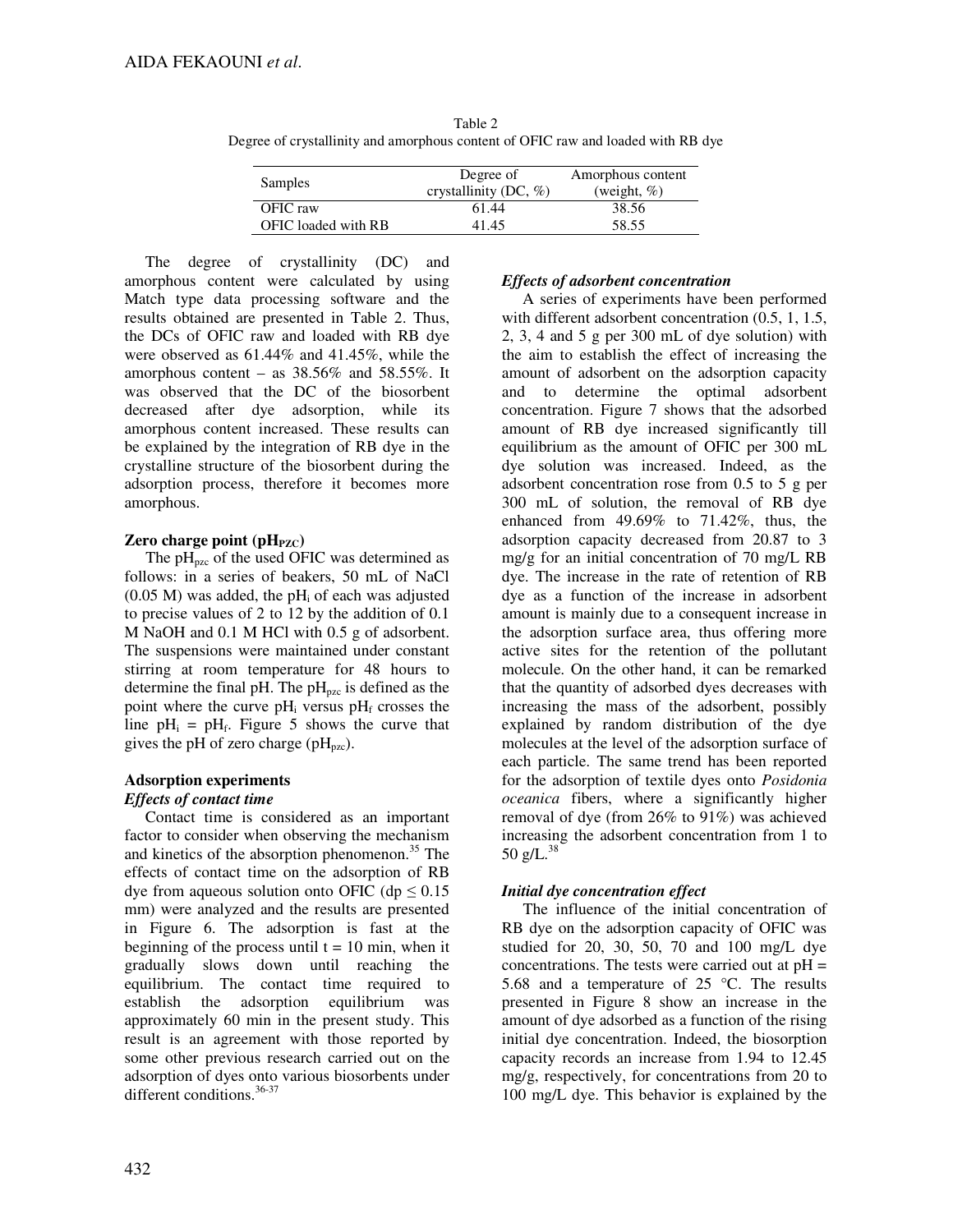$\overline{2}$ 

fact that the higher the concentration of RB dye, the higher the number of ions in the solution available for retention, implying higher adsorption. The same phenomenon was also reported for dye adsorption onto de-oiled algal biomass, when researchers found that the



 $75$  $22$  $20$ 70 18 16 65  $14$  $(mg/g)$  $\mathbb{R}^{9/6}$ 12 60  $R%$  $\mathbf{e}$  $10\,$  $q_e$ 8 55  $\sqrt{6}$  $\overline{4}$ 

methylene blue dye adsorption increases with increasing concentration of the dye in the solution. After reaching the methylene blue dye concentration of 2000 mg/L, the adsorbed amount gradually reached a plateau, with no further

increases being recorded.<sup>39</sup>

50

 $\mathbf{0}$ 

8 Cadsorbent (g/L)

 $10$  $12$  14 16 18

Figure 6: Effect of contact time on RB dye removal by OFIC adsorbent:  $C_{adsorbent} = 3.33g/L$ ,  $C_0 = 70$  mg/L RB dye, T = 25 °C, pH = 5.68,  $d_p$  (mm)  $\leq$  0.15 and  $\omega$  = 700 rpm



Figure 7: Effect of adsorbent concentration on RB dye removal by OFIC adsorbent:  $C_0 = 70$  mg/L RB dye, adsorption time = 60 min,  $d_p$  (mm)  $\leq$  0.15 and  $T = 25 °C$ 



Figure 8: Effect of initial RB concentration on adsorption capacity of OFIC adsorbent:  $pH = 5.68$ ,  $C_{adsorbent} = 3.33$ g/L, adsorption time = 60 min, T = 25 °C,  $d_p$  (mm)  $\leq$  0.15 and  $ω = 700$  rpm

Figure 9: Influence of pH on the adsorption of RB dye onto OFIC adsorbent:  $C_{adsorbent} = 3.33$  g/L,  $C_0$  $= 70$  mg/L RB dye, T = 25 °C and adsorption time = 60 min



Figure 10: Effect of temperature on RB dye removal by OFIC adsorbent:  $C_{\text{adsorbent}} = 3.33 \text{ g/L}$ , adsorption time = 60 min,  $d_p$  (mm)  $\leq$  0.15, pH = 2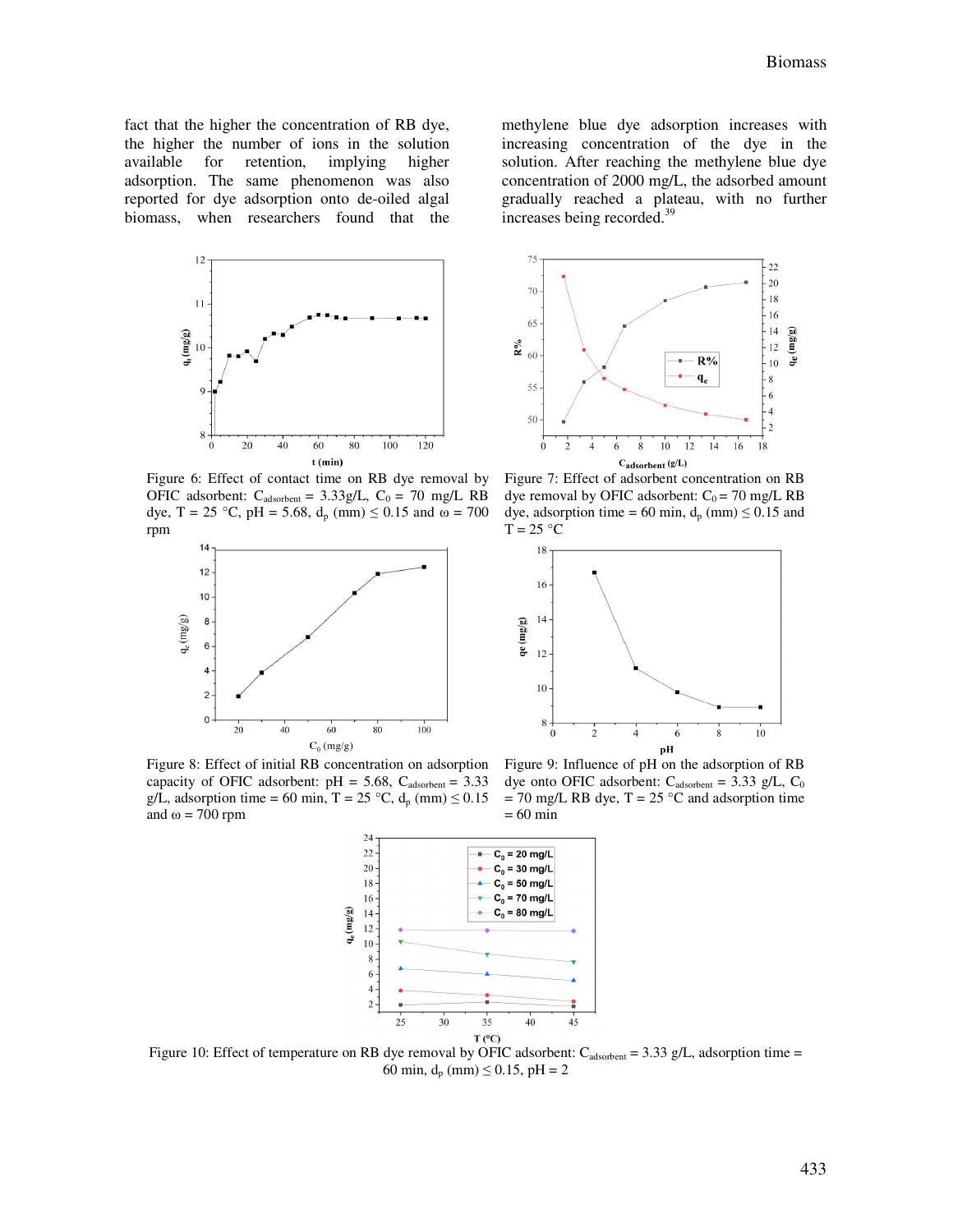## *Influence of pH*

The initial pH of the dye solution is an important operational parameter that must be considered during an adsorption study. The effect of this factor on the adsorption capacity of the OFIC biosorbent was analyzed over a pH range from 2 to 10, as shown in Figure 9.

The results showed a decrease in the adsorbed amount of RB with rising pH of the solution. The adsorption of RB can be envisaged as the electrostatic interaction between the negative charge of the dye and the positive charge of the adsorbent material, which may be reinforced by the polarity of the dye molecule. This interaction decreases when the pH increases towards the  $pH_{PZC}$  ( $pH_{PZC}$  = 8.07) of OFIC, because the surface charge of the OFIC gradually becomes nil, the decrease of adsorption is explained by the electrostatic repulsion between the dye molecule (negative charge) and the adsorbent surface, which becomes increasingly negative when the pH > 8.07. From the results obtained, the most favorable pH for the removal of RB is  $pH = 2$ , when an adsorption capacity of 16.72 mg/g was reached after 60 min. This value is much higher than those achieved for other materials previously reported as adsorbents for the removal of dyes, for example, the adsorption capacity of 3.89 mg/g for 1 g of *Posidonia oceanica* fibers and 50 mL of dye solution was recorded at  $pH = 2^{38}$  and 5.97 mg/g adsorption was achieved using 20 mg of cellulose per 50 mg of dye solution at  $pH = 2^{\frac{3}{4}}$ 

## *Temperature effect*

Temperature is one of the most important factors affecting the adsorption of dyes from aqueous solutions. The effect of temperature on the adsorption isotherm was studied by carrying out a series of tests at 25, 35 and 45 °C, as shown in Figure 10. As may be noticed, the adsorption capacity decreases with increasing temperature. This phenomenon suggests that the reaction is exothermic, thus, a temperature increase is unfavorable for the adsorption mechanism. Similarly, the exothermic nature of the adsorption process has been found for other adsorbent systems.<sup>14,41</sup>

## **Kinetics of dye adsorption**

The data of RB adsorption kinetics on OFIC were fitted to the pseudo-first-order<sup>42</sup> and the pseudo-second-order $43$  kinetic models in order to describe the adsorption mechanism. These are the most commonly used models to correlate the

experimental data. The Lagergren's pseudo-firstorder equation is the following:

$$
\frac{dq_t}{dt} = k_1(q_e - q_t) \tag{16}
$$

The linear form of this equation is:

$$
Ln(q_e - q_t) = Lnq_e - k_1 t \tag{17}
$$

where  $q_e$  is the amount of dye biosorbed at equilibrium (mg/g),  $q_t$  (mg/g) is the amount of dye biosorbed at time t,  $K_1$  is the first-order rate constant  $(min^{-1})$  and t is adsorption time  $(min)$ . Hence, a linear trace is expected between the two parameters, Ln  $(q_e-q_t)$  and t, provided that the biosorption follows first-order kinetics. The values of  $k_1$  and  $q_e$  can be determined from the slope and intercept, as shown in Figure 11.

The pseudo-second-order kinetic model can be represented in the following form:<sup>44</sup>

$$
\frac{t}{q_t} = \frac{1}{k_2 q_e^2} + \frac{1}{q_e} t
$$
 (18)

where  $q_e$  is the amount of dye adsorbed at equilibrium (mg/g) and  $K_2$  is the rate constant of pseudo-second-order adsorption (g/mg min). The values of  $K_2$  and  $q_e$  can be determined experimentally from the slope and intercept of the plot  $t/q_t$  versus t. The  $K_2$  and  $q_e$  values under different conditions were calculated and listed in Table 3.

The linear plots of t/qt versus t in Figure 12 show a good agreement between the experimental  $(q_{e,exp})$  and the calculated  $(q_{e,cal})$  data (Table 3). Also, the correlation coefficients for the pseudosecond-order kinetic model  $(R^2)$  are greater than 0.996, indicating the applicability of this kinetic equation to describe the adsorption process of RB onto OFIC and the fact that the process is controlled by physisorption.<sup>45</sup>

## **Adsorption isotherms**

The analysis of isotherm models allows describing the interaction and the degree of affinity between solutes and adsorbents. Each model has its own parameters that enable deeper understanding of the adsorption mechanisms and adsorbent surface properties. We have selected four most common models used to investigate the adsorption mechanism: the Langmuir, Freundlich, Temkin and Dubinin-Radushkevich ones. Each of these models either offers a unique description of the phenomenon or complements another one of them. The experimental results of this study have been fitted to these models.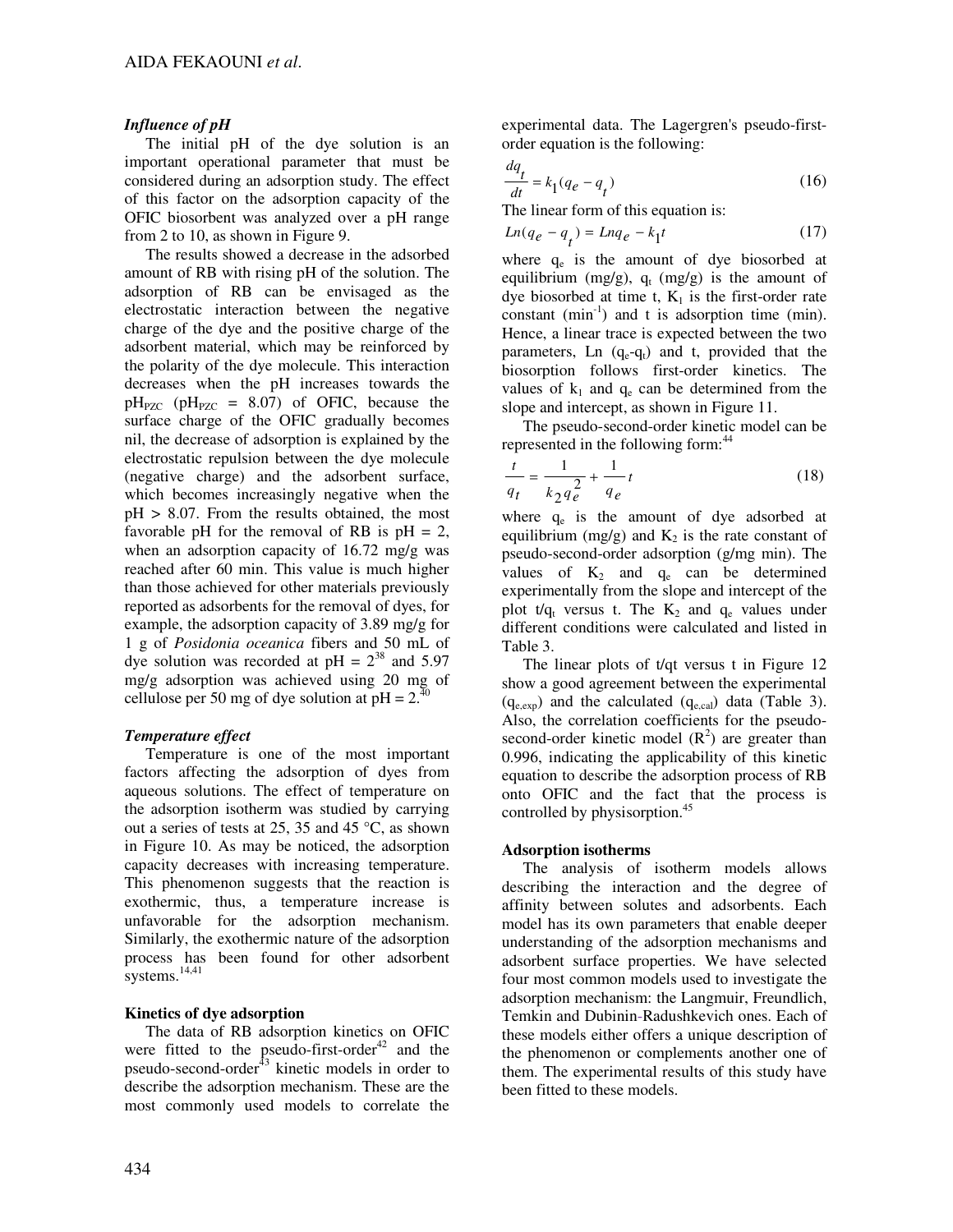

Figure 11: Linearization of the pseudo-first-order kinetic model for RB/OFIC at  $T = 25$  °C



Figure 12: Linearization of the pseudo-second-order kinetic model for RB/OFIC at  $T = 25$  °C

Table 3 Kinetic parameters for the removal of RB by OFIC

|        |             |             | Pseudo-first-order model |                |             | Pseudo-second-order model |       |
|--------|-------------|-------------|--------------------------|----------------|-------------|---------------------------|-------|
| $C_i$  | $q_{e,exp}$ | $q_{e,cal}$ | $K_1$                    | $\mathrm{R}^2$ | $q_{e,cal}$ | K2                        | $R^2$ |
| (mg/L) | (mg/g)      | (mg/g)      | (g/mg.min)               |                | (mg/g)      | (g/mg.min)                |       |
| 30     | 5.4315      | 1.3862      | 0.0466                   | 0.354          | 5.5340      | 0.0897                    | 0.991 |
| 50     | 6.2526      | 3.6513      | 0.12.72                  | 0.739          | 6.2539      | 0.0788                    | 0.990 |
| 70     | 10.7526     | 6.6932      | 0.1454                   | 0.884          | 10.8577     | 0.0774                    | 0.999 |
| 100    | 18.4736     | 2.0503      | 0.0237                   | 0.104          | 12.5156     | 0.0615                    | 0.996 |
|        |             |             |                          |                |             |                           |       |

The obtained isotherm parameters corresponding to the Langmuir, Freundlich, Temkin and Dubinin–Radushkevich (D-R) models are given in Table 4 (with mathematical adjustments of experimental data to equilibrium). The adsorption isotherms describe the relationship between RB dye and the OFIC adsorbent used for its removal from solution. Table 4 provides the values of different isotherm constants,  $R^2$ (correlation coefficient),  $\chi^2$  chi-square, sum of squares for error (SSE) and sum of absolute error (SAE). Based on the correlation coefficient  $\mathbb{R}^2$ , chi-square  $(\chi^2)$ , SSE and SAE for various temperature (25, 35 and 45  $^{\circ}$ C), it follows the Freundlich and Temkin models are the most appropriate for describing satisfactorily the present adsorption phenomenon ( $\mathbb{R}^2 = 0.992$ ), providing the best linear correlation coefficient and lower values of  $\chi^2$ , SSE and SAE. However, comparing the results for the two models, it is clear that the Freundlich model provides a better fit to equilibrium data than the Temkin isotherm model for various temperatures. In addition, the relation between  $R_L$  and  $C_0$  (mg/L) according to the Langmuir isotherm for RB dye adsorption onto OFIC is shown in Figure 13. The values of

 $R<sub>L</sub>$  for the initial RB dye concentrations and various temperatures (25, 35 and 45 °C) are found in the range  $R_L > 1$ , which suggests unfavorable adsorption of RB dye onto OFIC under the conditions of the experiments.

The method of linear transformation of the isotherm model with the highest values of the linear regression coefficient is not sufficient to choose the appropriate isothermal model and the calculated isotherm parameters for the adsorption system RB/OFIC. The nonlinear approach of the isotherm models used the three-error function to fit the equilibrium data and to determine the isotherm parameters, using the Solver add-in in Microsoft Excel. The calculated values of the parameters and the error analysis for various temperatures (25  $\degree$ C, 35  $\degree$ C and 45  $\degree$ C) are illustrated in Tables 5, 6, 7 and 8.

The values of the Sum of Normalized Errors (SNE) were used to evaluate the best error function for selecting the most suitable isotherm model and the calculated isotherm parameters. The values shown in the tables indicate the minimum values of SNE for an appropriate error function, according to the results in Table 5.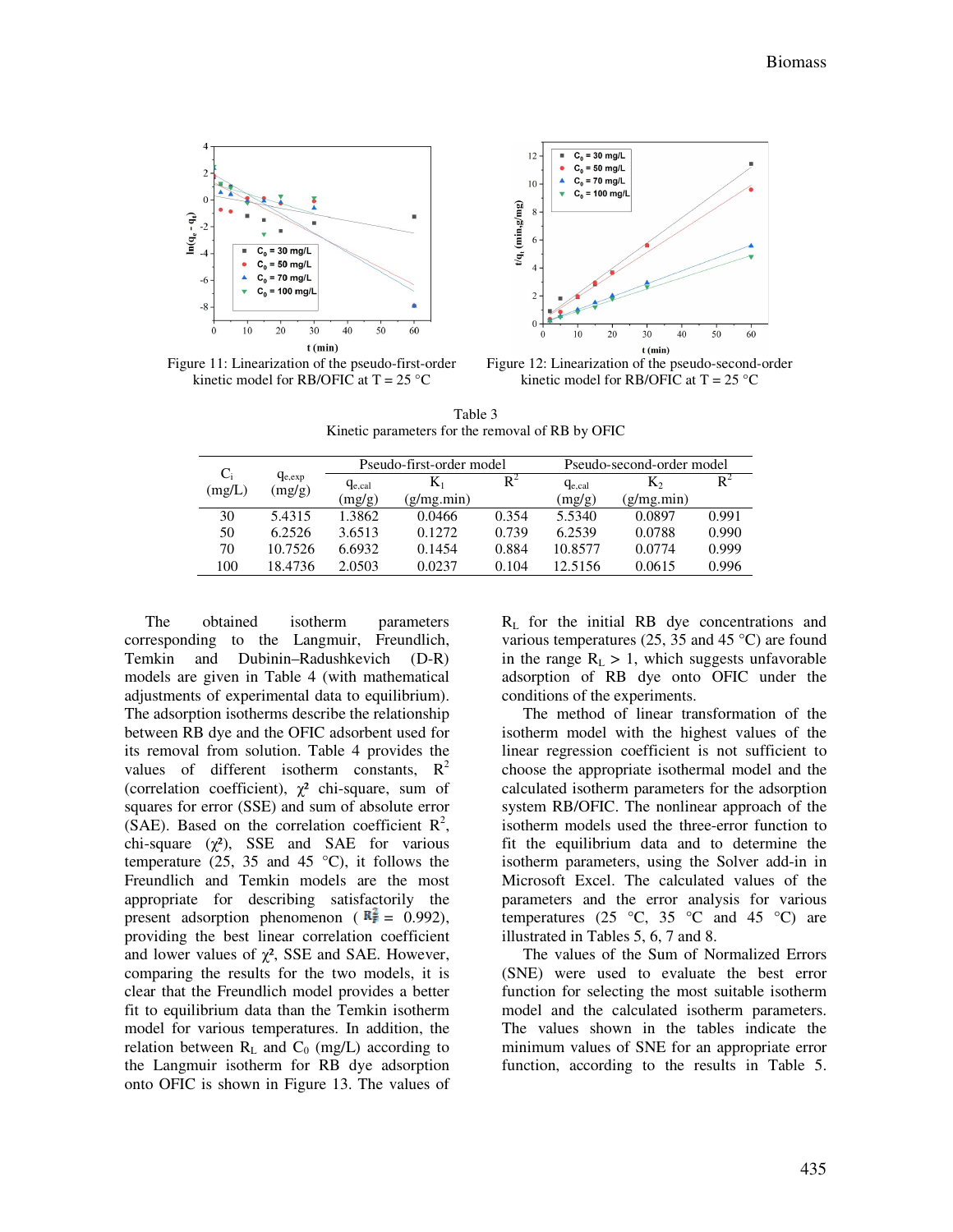|              |                                                  |             | Temperature |             |  |  |
|--------------|--------------------------------------------------|-------------|-------------|-------------|--|--|
| Isotherm     | Parameters                                       | 25 °C       | 35 °C       | 45 °C       |  |  |
|              | $q_m$ (mg/g)                                     | $-7.806$    | $-27.473$   | $-10.341$   |  |  |
|              | $K_L$ (L/mg)                                     | $-0.017$    | $-0.006$    | $-0.010$    |  |  |
|              | $R^2$                                            | 0.833       | 0.829       | 0.841       |  |  |
| Langmuir     | $\chi^2$                                         | 0.299       | 0.035       | 0.094       |  |  |
|              | <b>SSE</b>                                       | 1.441       | 0.169       | 0.333       |  |  |
|              | <b>SAE</b>                                       | 2.130       | 0.763       | 0.992       |  |  |
|              | $K_F$ (mg/g)(Lmg) <sup>(1/n</sup> <sub>F</sub> ) | 0.024       | 0.122       | 0.046       |  |  |
|              | $1/n_F$                                          | 1.685       | 1.154       | 1.342       |  |  |
| Freundlich   | $R^2$                                            | 0.999       | 0.993       | 0.984       |  |  |
|              | $\chi^2$                                         | 0.039       | 0.065       | 0.109       |  |  |
|              | <b>SSE</b>                                       | 0.422       | 0.367       | 0.350       |  |  |
|              | <b>SAE</b>                                       | 1.068       | 1.090       | 1.092       |  |  |
|              | $K_T(L/mg)$                                      | 0.090       | 0.111       | 0.087       |  |  |
|              | $B_T$ (j/mol)                                    | 275.032     | 459.34      | 506.291     |  |  |
| Temkin       | $R^2$                                            | 0.992       | 0.960       | 0.959       |  |  |
|              | $\chi^2$                                         | 0.019       | 0.548       | 0.745       |  |  |
|              | <b>SSE</b>                                       | 0.117       | 2.123       | 1.774       |  |  |
|              | <b>SAE</b>                                       | 0.657       | 2.902       | 2.483       |  |  |
|              | $q_m$ (mg/g)                                     | 14.443      | 10.503      | 10.027      |  |  |
|              | β                                                | $7x10^{-5}$ | $4x10^{-5}$ | $5x10^{-5}$ |  |  |
| Dubinin-     | E(Kj/mol)                                        | 0.085       | 0.111       | 0.1         |  |  |
| Radushkevich | $R^2$                                            | 0.999       | 0.948       | 0.935       |  |  |
|              | $\chi^2$                                         | 0.120       | 1.360       | 2.265       |  |  |
|              | <b>SSE</b>                                       | 0.666       | 11.512      | 17.849      |  |  |
|              | <b>SAE</b>                                       | 1.305       | 5.087       | 6.701       |  |  |

Table 4 Data derived from various isotherm plots for adsorption of RB onto OFIC



Figure 13: Plot of R<sub>L</sub> versus initial RB dye concentration with various temperatures at  $pH = 2$ , adsorption time = 60 min,  $C_{\text{adsorbent}}$  = 3.33 g/L and  $\omega$ = 700 rpm

It was found that the SAE function provides the best estimation of the parameters for the Langmuir isotherm. The individual constant  $q_m$ and  $K_L$  for different temperature (25 °C, 35 °C and 45 °C) are significantly different, the error values for the parameters set are greater than the same error determined for the linear form of the



Figure 14: Linearization of Freundlich equation for RB/OFIC adsorption:  $pH = 2$ ,  $C_0 = 70$  mg/L RB dye, and  $C_{adsorbent} = 3.33$  g/L

isotherm. These results suggest that the Langmuir isotherm does not offer a good description for the adsorption mechanism of RB dye onto OFIC.

The SSE function provides the best estimation of the parameters for the Temkin model at  $(25 \degree C,$ 45 °C), as can be observed in Table 7. The results show that the non-linear form of the Temkin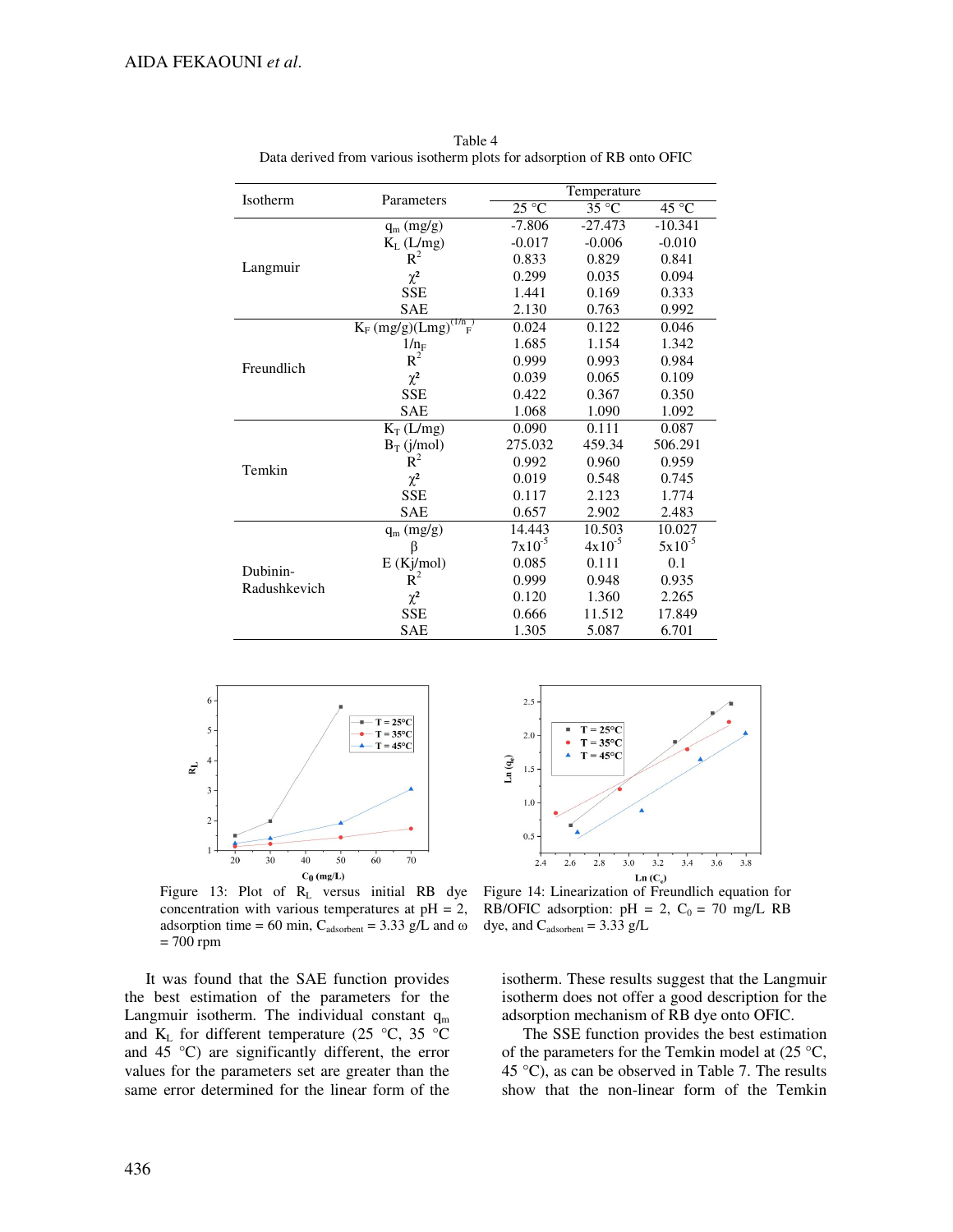isotherm provides a close fit to linear sorption data at the temperatures mentioned. Thus, the non-linear analysis method shows  $K_T$  and  $B_T$ parameters to be quite consistent and comparable with the values derived by linearization. The SSE parameter set is a better fit than two other error analyses  $(\chi^2, \text{SAE})$ .

|                       | Method/Error function (parameter set) |            |            |
|-----------------------|---------------------------------------|------------|------------|
|                       | <b>SSE</b>                            | $\chi^2$   | <b>SAE</b> |
| $T = 25 °C$           |                                       |            |            |
| $q_m(mg/g)$           | 1521.93861                            | 791.718863 | 22.6314111 |
| $K_L$ (L/mg)          | 0.00016962                            | 0.00029161 | 0.01541496 |
| <b>SSE</b>            | 4.23630047                            | 4.1743165  | 4.19749302 |
| $\chi^2$              | 1.17566679                            | 1.20068109 | 1.18013971 |
| <b>SAE</b>            | 3.35736306                            | 3.38023002 | 5.15410928 |
| <b>SNE</b>            | 2.07004446                            | 2.09740388 | 2.04336801 |
| $T = 35 °C$           |                                       |            |            |
| $q_m(mg/g)$           | 0.49297953                            | 330.94049  | 6.26716986 |
| $K_L$ (L/mg)          | 0.09853813                            | 0.00062124 | 0.06006399 |
| <b>SSE</b>            | 1.83028346                            | 1.02661785 | 1.0590294  |
| $\chi^2$              | 0.19945973                            | 0.21653479 | 0.1983316  |
| SAE                   | 8.51647669                            | 1.72662156 | 6.94746526 |
| <b>SNE</b>            | 1.23833133                            | 1.71999138 | 1.18098126 |
| $T = 45 °C$           |                                       |            |            |
| $q_m(mg/g)$           | 440.26313                             | 432.069504 | 20.0580912 |
| K <sub>L</sub> (L/mg) | 0.0003588                             | 0.0003374  | 0.01063229 |
| <b>SSE</b>            | 1.79359668                            | 1.71011672 | 1.71626685 |
| $\chi^2$              | 0.51537716                            | 0.53521896 | 0.51760122 |
| <b>SAE</b>            | 2.19384707                            | 2.19340471 | 3.44823609 |
| <b>SNE</b>            | 2.05247712                            | 2.02367597 | 1.64782921 |

Table 5 Non-linear Langmuir isotherm parameters

| Table 6                                   |  |  |  |
|-------------------------------------------|--|--|--|
| Non-linear Freundlich isotherm parameters |  |  |  |

| Method/Error function (parameter set) |            |            |            |  |
|---------------------------------------|------------|------------|------------|--|
|                                       | <b>SSE</b> | $\chi^2$   | <b>SAE</b> |  |
| $T = 25 °C$                           |            |            |            |  |
| $K_F (mg/g)(Lmg)^{(1/n)}$             | 0.03583489 | 0.02826419 | 0.04904845 |  |
| 1/n                                   | 1.57114587 | 1.64271652 | 1.48509991 |  |
| <b>SSE</b>                            | 0.353791   | 0.26251196 | 0.26251136 |  |
| $\chi^2$                              | 0.03484105 | 0.03484158 | 0.03484102 |  |
| <b>SAE</b>                            | 0.92193708 | 0.96867161 | 0.87801064 |  |
| <b>SNE</b>                            | 3.08810714 | 1.30697043 | 1.33866603 |  |
| $T = 35 °C$                           |            |            |            |  |
| $K_F (mg/g)(Lmg)^{(1/n)}$             | 0.08557098 | 0.10128312 | 0.06756496 |  |
| 1/n                                   | 1.26135936 | 1.21179111 | 1.32639357 |  |
| <b>SSE</b>                            | 0.19846554 | 0.19837503 | 0.19837491 |  |
| $\chi^2$                              | 0.05609548 | 0.05609548 | 0.05609548 |  |
| <b>SAE</b>                            | 0.7653756  | 0.90659945 | 0.70782621 |  |
| <b>SNE</b>                            | 1.3325962  | 1.28068681 | 1.35950971 |  |
| $T = 45 °C$                           |            |            |            |  |
| $K_F (mg/g)(Lmg)^{(1/n)}$             | 0.03869955 | 0.0360899  | 0.05528448 |  |
| 1/n                                   | 1.38964709 | 1.40998194 | 1.29842776 |  |
| <b>SSE</b>                            | 0.28405571 | 0.26471843 | 0.26471838 |  |
| $\chi^2$                              | 0.10780338 | 0.10795783 | 0.10780338 |  |
| <b>SAE</b>                            | 0.80087319 | 0.79363479 | 0.71364018 |  |
| <b>SNE</b>                            | 1.48928982 | 1.46958155 | 1.52200223 |  |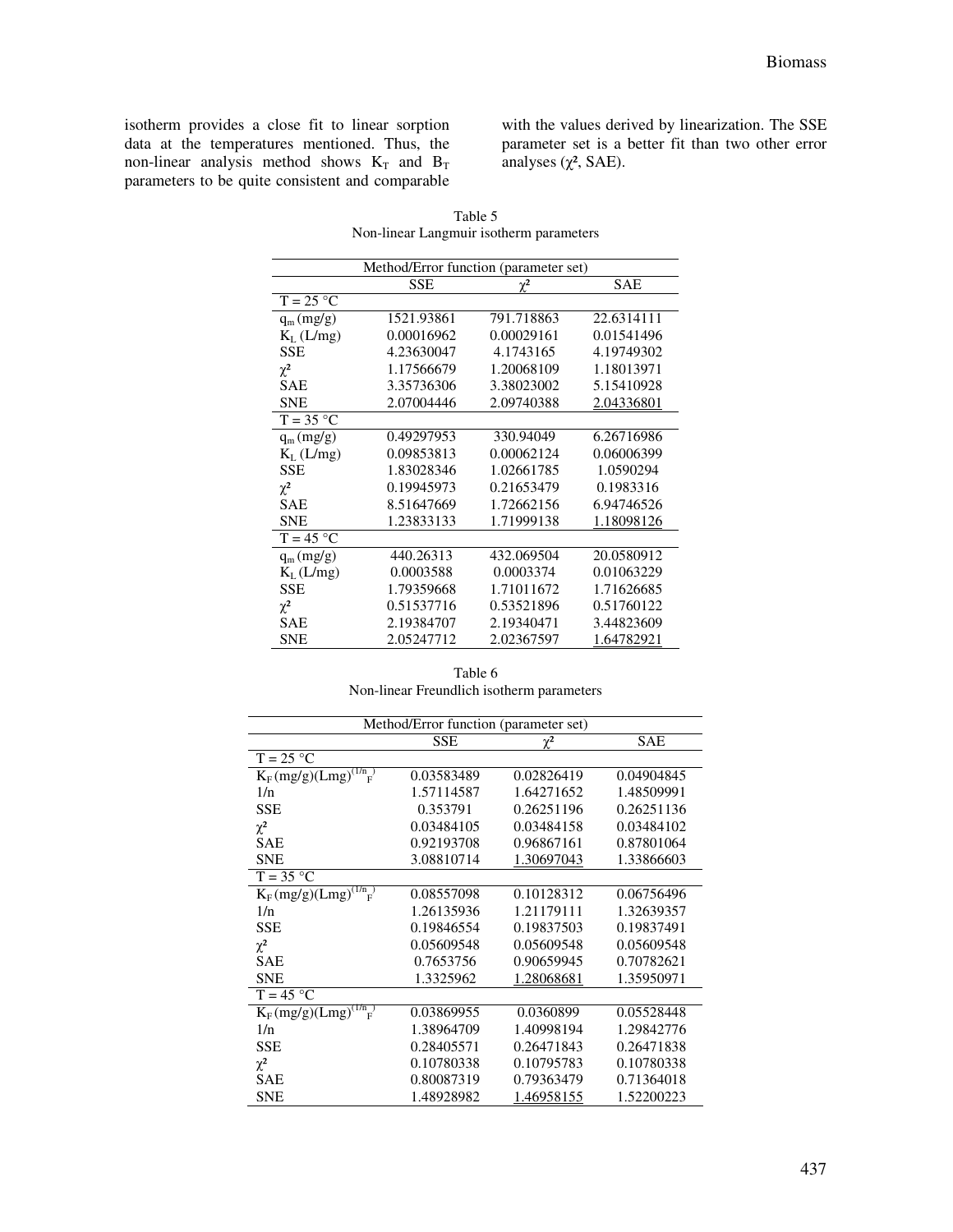For the Dubinin-Radushkevich (D-R) isotherm, the SAE function gives the best estimation of the parameters at 25 °C and 35 °C, as revealed by the data in Table 8. The values of the constants  $q_m$  and  $\beta$  are significantly different for each error method at a different temperature.

Based on the linear and non-linear results, the Freundlich isotherm is the best suitable model for the adsorption system RB/OFIC. The Freundlich model assumes that the adsorption sites present on the surface are energetically heterogeneous and that the adsorption occurs as a multilayer process. Also, the values of the mean adsorption energy E (Kj/mol) obtained from the Dubinin– Radushkevich model are less than 8 Kj/mol. It indicates that the adsorption process is physical. This is confirmed by the fact that the correlation coefficient decreases with the increase in temperature. These results are in agreement with previous works on biosorption of pollutants.<sup>46</sup> The values of the Temkin model constants

demonstrate that the adsorption of RB dye from aqueous solution onto OFIC has an inverse relationship with the temperature increase.

Table 9 presents a comparison of the maximum biosorption capacity  $(q_{max})$  of RB dye onto OFIC with those reported for other biosorbents in the literature. It is clear that the OFIC used in this work, without any treatment, has a relatively suitable biosorption capacity, compared to other biosorbents in the literature.

## **Adsorption thermodynamics**

Van't Hoff plot analysis was used to determine whether the adsorption of RB dye onto OFIC is an exothermic or endothermic process (Fig. 15). The  $\Delta G^0$  values were calculated using Equation (12). The values of  $\Delta G^0$ ,  $\Delta H^0$  and  $\Delta S^0$  for the biosorption of RB dye onto OFIC at different temperatures 298, 308 and 313 K are given in Table 10.

| Method/Error function (parameter set) |            |            |            |  |
|---------------------------------------|------------|------------|------------|--|
|                                       | $\chi^2$   | <b>SSE</b> | <b>SAE</b> |  |
| $T = 25 °C$                           |            |            |            |  |
| $K_T(L/mg)$                           | 0.0913108  | 0.09054824 | 0.09239547 |  |
| $B_T(i/mol)$                          | 278.161229 | 275.031627 | 285.532444 |  |
| $\chi^2$                              | 0.01637048 | 0.01637048 | 0.01637048 |  |
| <b>SSE</b>                            | 0.11738605 | 0.11738605 | 0.11738605 |  |
| <b>SAE</b>                            | 0.63005698 | 0.63706368 | 0.62035904 |  |
| <b>SNE</b>                            | 1.21229275 | 1.20995787 | 1.21561148 |  |
| $T = 35 °C$                           |            |            |            |  |
| $K_T(L/mg)$                           | 0.1212919  | 0.11074438 | 0.0955798  |  |
| $B_T(i/mol)$                          | 515.399026 | 459.395333 | 447.649652 |  |
| $\chi^2$                              | 0.44643423 | 0.44643423 | 0.44643423 |  |
| <b>SSE</b>                            | 2.12264897 | 2.12264897 | 2.12264897 |  |
| <b>SAE</b>                            | 2.76350916 | 2.680542   | 2.9245504  |  |
| <b>SNE</b>                            | 1.92964527 | 1.95841931 | 1.87845407 |  |
| $T = 45 °C$                           |            |            |            |  |
| $K_T(L/mg)$                           | 0.0948832  | 0.08694265 | 0.06841523 |  |
| $B_T(j/mol)$                          | 581.289945 | 506.296085 | 411.637178 |  |
| $\chi^2$                              | 0.60181538 | 0.60181538 | 2.23302995 |  |
| <b>SSE</b>                            | 1.77364636 | 1.77364636 | 1.77364636 |  |
| <b>SAE</b>                            | 2.343065   | 2.44759748 | 2.6400707  |  |
| <b>SNE</b>                            | 2.01382665 | 1.97052794 | 2.51763978 |  |

Table 7 Non-linear Temkin isotherm parameters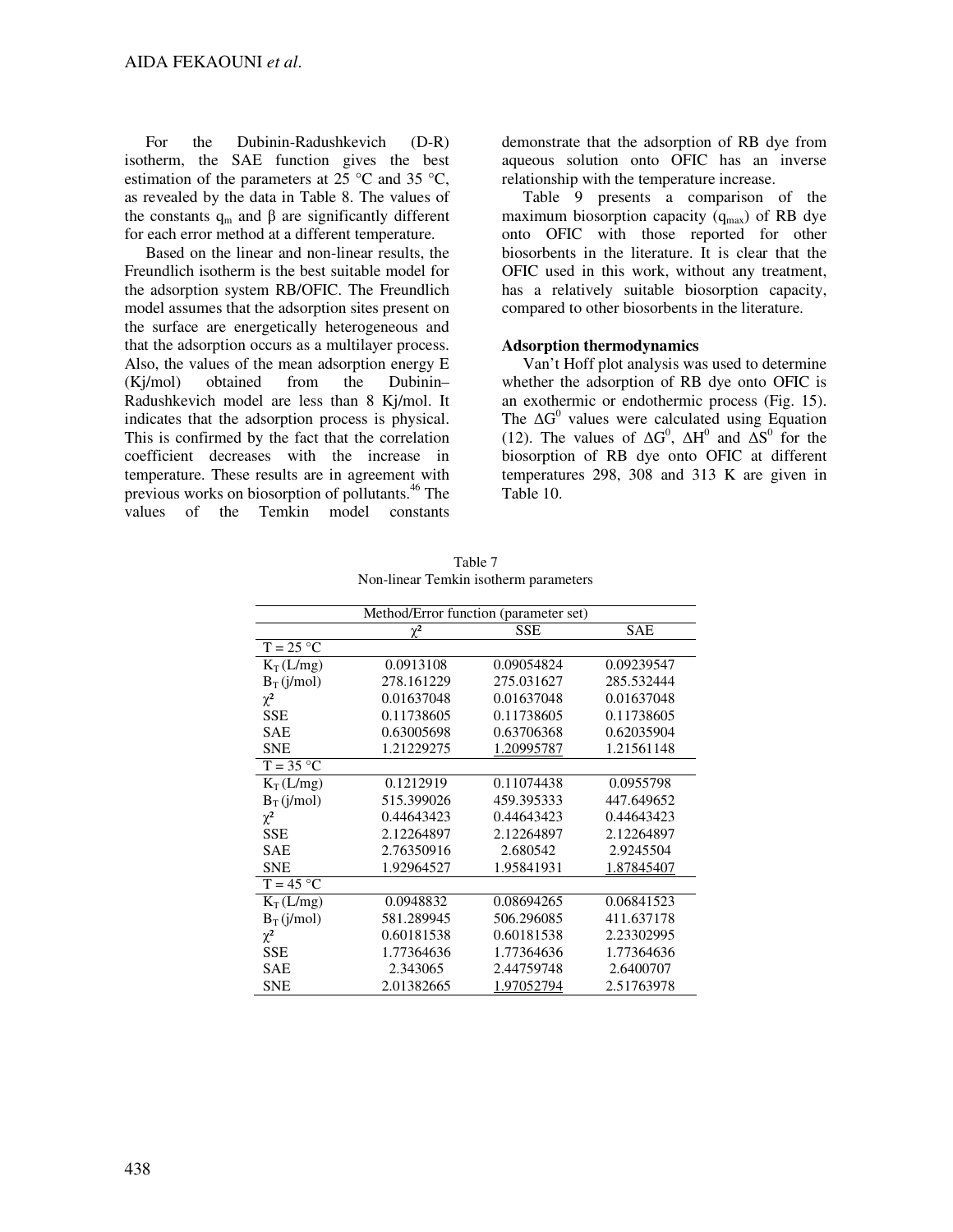| Method/Error function (parameter set) |            |            |            |  |
|---------------------------------------|------------|------------|------------|--|
|                                       | <b>SSE</b> | $\chi^2$   | <b>SAE</b> |  |
| $T = 25 °C$                           |            |            |            |  |
| E(Kj/mol)                             | 85.9734019 | 86.9133241 | 85.074674  |  |
| $q_m$ (mg/g)                          | 14.7639898 | 14.6079408 | 15.0021159 |  |
| β                                     | 6.7646E-05 | 6.6191E-05 | 6.9083E-05 |  |
| <b>SSE</b>                            | 0.3311851  | 0.3311851  | 0.3311851  |  |
| $\chi^2$                              | 0.03666771 | 0.03666771 | 0.03666771 |  |
| <b>SAE</b>                            | 0.95396292 | 0.9537952  | 0.95996609 |  |
| <b>SNE</b>                            | 1.38560494 | 1.38567275 | 1.38319355 |  |
| $T = 35 °C$                           |            |            |            |  |
| E(Kj/mol)                             | 52.6619954 | 112.299938 | 49.1058891 |  |
| $q_m (mg/g)$                          | 21.325081  | 10.4718405 | 26.0465272 |  |
| β                                     | 0.00018029 | 3.9647E-05 | 0.00020735 |  |
| <b>SSE</b>                            | 8.29050877 | 8.29050876 | 8.29050877 |  |
| $\chi^2$                              | 1.29478919 | 1.29478919 | 1.29478919 |  |
| <b>SAE</b>                            | 4.65161836 | 4.76698142 | 4.6495265  |  |
| <b>SNE</b>                            | 1.71725484 | 1.73116992 | 1.71700252 |  |
| $T = 45 °C$                           |            |            |            |  |
| E(Kj/mol)                             | 68.3785774 | 93.9835282 | 68.3491403 |  |
| $q_m (mg/g)$                          | 13.4558793 | 9.85611806 | 11.0492721 |  |
| β                                     | 0.00010694 | 5.6607E-05 | 0.00010703 |  |
| <b>SSE</b>                            | 16.5179116 | 16.5179116 | 16.5179115 |  |
| $\chi^2$                              | 1.91559463 | 1.91559463 | 1.91559463 |  |
| SAE                                   | 6.32232329 | 5.94055005 | 6.43864353 |  |
| <b>SNE</b>                            | 1.49872636 | 1.47561368 | 1.50576843 |  |

Table 8 Non-linear Dubinin-Radushkevich (D-R) isotherm parameters

Table 9 Comparison of maximum biosorption capacity of different absorbents towards dyes

| Adsorbents                                        | Adsorbate        | $q_{max}$<br>(mg/g) | pH                            | Reference                             |
|---------------------------------------------------|------------------|---------------------|-------------------------------|---------------------------------------|
| <i>Pisum sativum</i> peels                        | Alizarin Yellow  | 2.47                | 3                             | R. Rehman et al. $17$                 |
|                                                   | Murexide         | 11.04               | 3                             |                                       |
|                                                   | Direct Red 23    | 10.72               | 2                             | M. Arami et al. $47$                  |
| Orange peel                                       | Direct Red 80    | 21.05               | 2                             |                                       |
| Aloe vera AV-AC                                   | Red Congo        | 1850                | 2                             | Y. O. Khaniabadi et al. <sup>16</sup> |
| Bengal gram fruit shell (SP)                      | Red Congo        | 22.22               | 8                             | L. S. Krishnaab et al. <sup>48</sup>  |
| Raw Luffa cylindrica                              | Methylene Blue   | 49.46               | 10                            | N. Boudechiche et al. $^{14}$         |
|                                                   | Reactive Black 5 | 49.2                | 3                             |                                       |
| Banana peel powder                                | Congo Red        | 164.6               | 3                             | V. S. Munagapati et al. <sup>49</sup> |
| <i>Luffa cylindrica</i> activated by NaOH $(2\%)$ | Malachite Green  | 29.4                | 5                             | A. Altinişik et al. <sup>50</sup>     |
| Teak leaf litter                                  | Acid Blue 40     | 80.64               | $\mathfrak{D}$                | E. O. Oyelude et al. <sup>51</sup>    |
| Opuntia ficus indica cladodes                     | Red Bemacid      | 16.721              | $\mathfrak{D}_{\mathfrak{p}}$ | Present work                          |

Table 10 Thermodynamic parameters for RB dye adsorption onto OFIC

| Temperature | $\Delta H^0$ | $\Delta S^{0}$ | $\Lambda$ G <sup>0</sup> |
|-------------|--------------|----------------|--------------------------|
| ĸ           | (kJ/mol)     | (kJ/mol.K)     | (kJ/mol)                 |
| 298         |              |                | -14                      |
| 308         | $-20.739$    | $-0.226$       | $-13.783$                |
| 318         |              |                | $-13.557$                |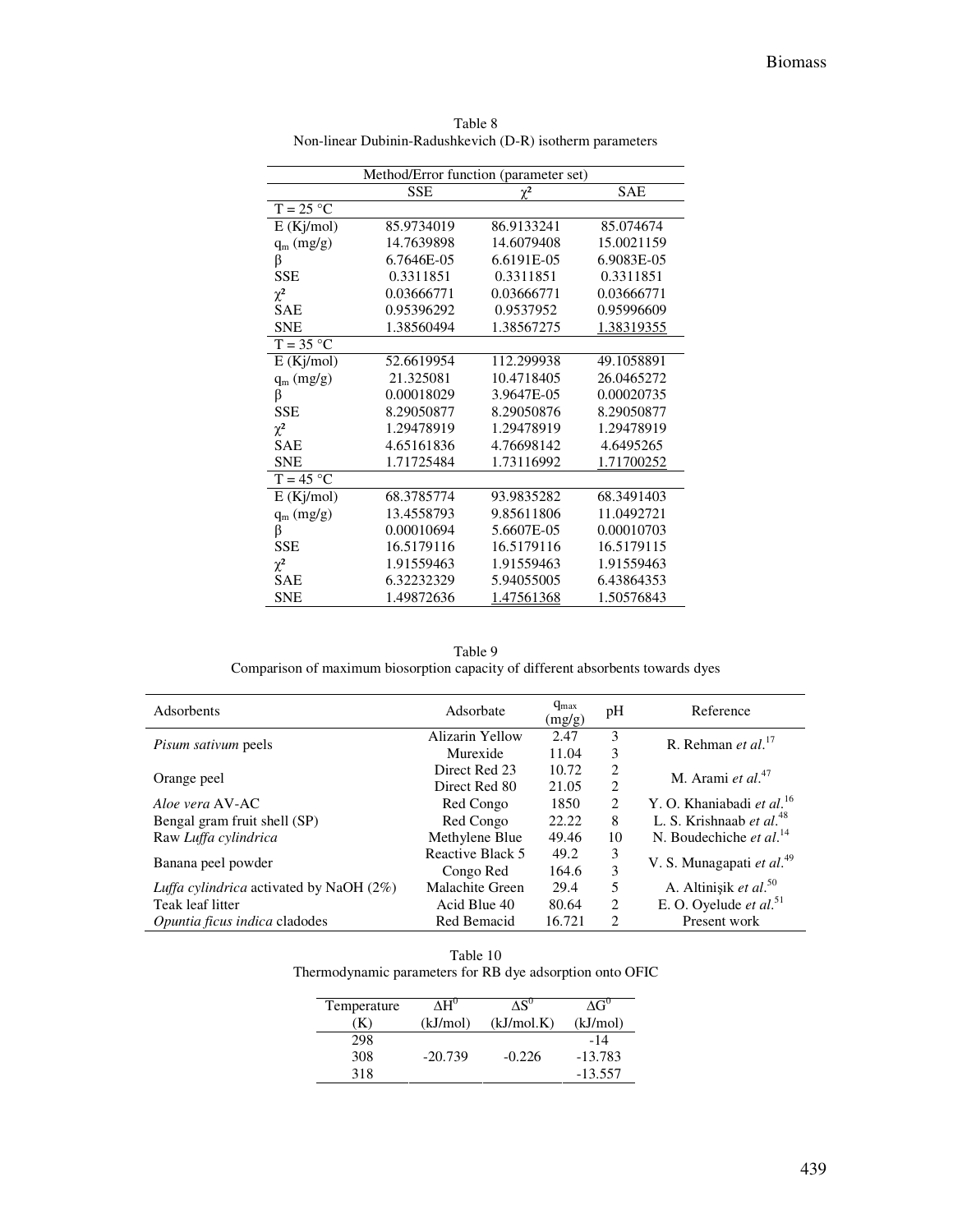

Figure 15: Van't Hoff plot for determining the thermodynamic parameters for RB/OFIC,  $C_0 = 70$  mg/L RB dye

The negative  $(\Delta G^0)$  values of Gibbs free energy represent that the adsorption is a thermodynamically feasible reaction and is spontaneous in nature. $52$  Generally, the change in adsorption enthalpy for physisorption is in the range from 20 to 40 kJ/mol, while for chemisorption it is between 40 and 400 kJ/mol. The  $\Delta G^0$  values obtained in this study for the adsorption of RB are <20 kJ/mol, which indicates physical adsorption. The negative  $\Delta H^0$  value (-20.739 kJ/mol) shows that the nature of the adsorption is exothermic. The negative  $\Delta S^0$  value (-0.226 kJ/mol.K) suggests a decrease in randomness during the adsorption of RB dye onto OFIC. The same phenomenon was observed previously for the adsorption of BM onto *Luffa cylindrica*. 14

## **CONCLUSION**

In the present research, we have studied the adsorption capacity of cladodes of a Mediterranean plant *Opuntia ficus indica* for the removal of RB dye from aqueous solution. The equilibrium adsorption capacity could be optimized by increasing the amount of adsorbent fiber and the initial dye concentration. Higher adsorption capacity was recorded at a more acid pH. On the other hand, the analysis of the adsorption kinetics has shown that the adsorption phenomenon studied in the present work is better described by the pseudo-second-order model, thus suggesting a possible physical adsorption.

The Sum of the Normalized Errors was used to evaluate the best error function for selecting the most suitable isotherm model and the calculated isotherm parameters. The Freundlich isotherm has demonstrated the best fit to the equilibrium data for the adsorption of RB dye onto OFIC, based on

a comparison between the linearized correlation coefficient and non-linear regression data. The thermodynamic parameters described the process of RB dye adsorption onto OFIC as spontaneous and exothermic.

The findings of the present study indicate that OFIC could be employed as a low-cost alternative to commercially available adsorbents for different aqueous treatment systems, aiming to remove anionic dyes from polluted wastewaters.

*ACKNOWLEDGEMENT*: The authors are grateful to the colleagues of the Plant Chemistry and Process Engineering Department of Chlef University, Algeria, for providing the necessary laboratory data and facilities for this work.

## **REFERENCES**

<sup>1</sup> M. R. Mafra, I. L. Mafra, D. R. Zuim, É. C. Vasques and M. A. Ferreira, *Braz*. *J*. *Chem*., **30**, 657 (2013), https://doi.org/10.1590/S0104- 66322013000300022

<sup>2</sup> M. M. Ayad and A. Abu El-Nasr, *J*. *Nanostruct*. *Chem*., **3**, 2 (2012), https://doi.org/10.1186/2193-8865

<sup>3</sup> H. Benmonsour and O. Boughzala, *J*. *Water Sci*., **24**, 209 (2011), https://doi.org/10.7202/1006453ar

<sup>4</sup> K. M. Kifuani, K. A. Kifuani, V. Ph. Noki, L. B. Ilinga, B. G. Ekoko *et al*., *Int*. *J*. *Biol*. *Chem*. *Sci*., **12**, 568 (2018), https://doi.org/10.4314/ijbcs.v12i1.43

<sup>5</sup> M. Saquib and M. Muneer, *Dyes Pigm*., **56**, 37 (2003), https://doi.org/10.1016/S0143-7208(02)00101- 8

<sup>6</sup> B. Lellis, C. Z. Fávaro-Polonio, J. A. Pamphile and J. C. Polonio, *Biotechnol*. *Res*. *Innov*., **3**, 275 (2019), https://doi.org/10.1016/j.biori.2019.09.001

V. Saritha, N. Srinivas and N. V. Srikanth Vuppala, *Appl*. *Water Sci*., **7**, 451 (2017), https://doi.org/10.1007/s13201 014-0262-y

<sup>8</sup> H. A. Maddah, A. S. Alzhrani, M. Bassyouni, M. H. Abdel Aziz, M. Zoromba *et al*., *Appl*. *Water Sci*.,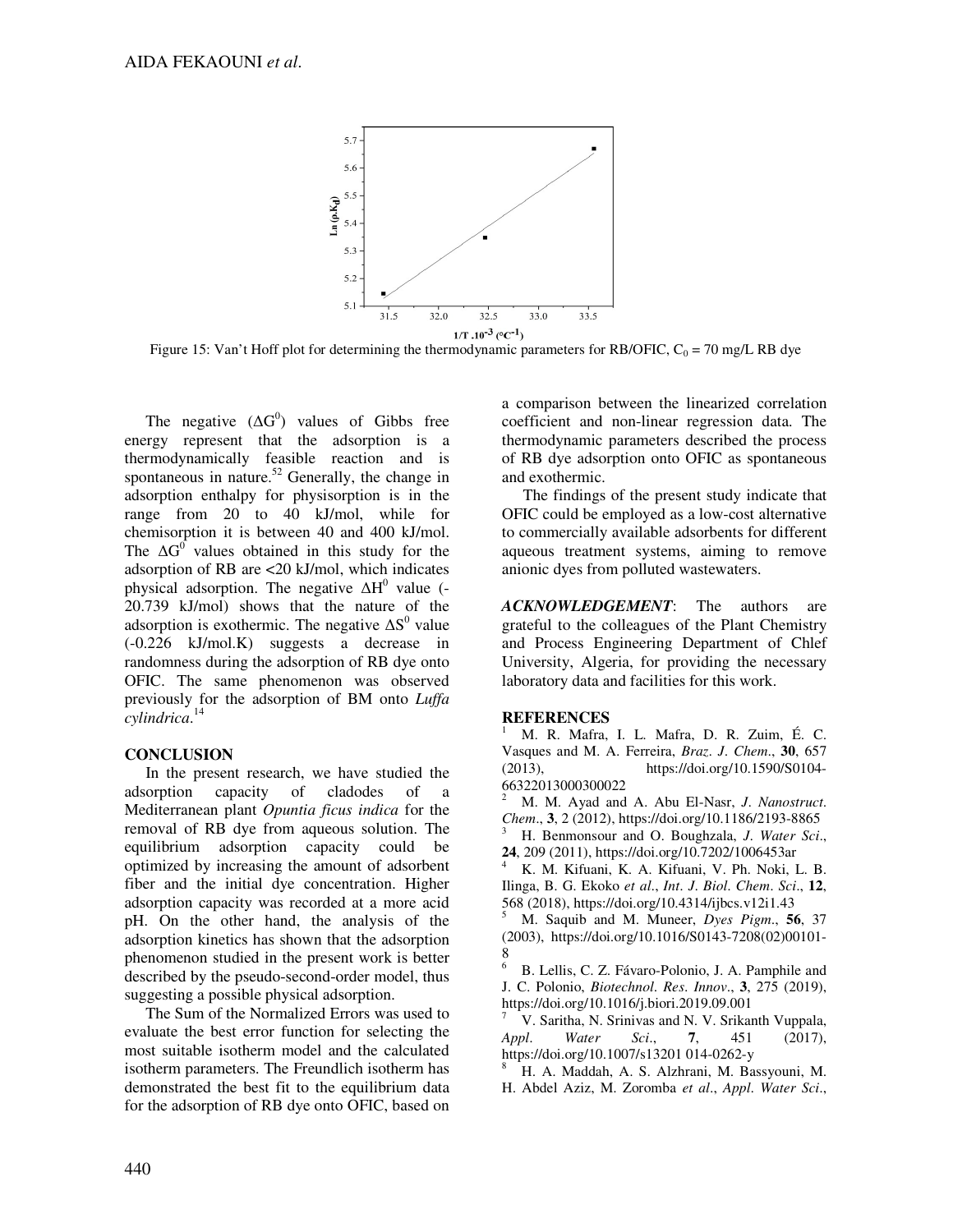**150**, 1 (2018), https://doi.org/10.1007/s13201-018- 0793-8

9 P. Vanessa, A. Andrin, M. LeBechec, S. Lacombe, J. Frayret *et al*., *J*. *Water Sci*., **30**, 35 (2017), https://doi.org/10.7202/1040061ar

<sup>10</sup> G. Moussavi and M. Mahmoudi, *Chem*. *Eng*. *Sci*., **152**, 1 (2009),

https://doi.org/10.1016/j.cej.2009.03.014

<sup>11</sup> M. El Haddad, R. Slimani, R. Mamouni, R. Laamari, S. Rafqah *et al*., *J*. *Taıwan Inst*. *Chem*. *E*., **44**, 13 (2013), https://doi.org/10.1016/j.jtice.2012.10.003

<sup>12</sup> O. Ali and S. Mohamed, *Turk*. *J*. *Chem*., **41**, 967 (2017), https://doi.org/10.3906/kim-1703-72

M. Ganesapillai, A. Venugopal, V. Ananthkrishna and N. Tapankrishna, *Asia-Pac*. *J*. *Chem*. *Eng*., **10**, 438 (2015), https://doi.org/10.1002/apj.1888

<sup>14</sup> N. Boudechiche, H. Mokaddem, Z. Sadaoui and M. Trari, *Int*. *J*. *Ind*. *Chem*., **7**, 167 (2016), https://doi.org/10.1007/s40090-015-0066-4

<sup>15</sup> K. S. Gbamele, G. P. Atheba, B. K. Dongui, P. Drogui, D. Robert *et al*., *Afr*. *Sci*., **12**, 229 (2016)

Y. O. Khaniabadi, M. J. Mohammadi, M. Shegerd,

S. Sadeghi, S. Saeedi *et al*., *Environ*. *Eng*. *Manag*. *J*.,

**4**, 29 (2017), https://doi.org/10.15171/EHEM.2017.05

<sup>17</sup> R. Rehman, T. Mahmud and A. Arshad, *Asian J*. *Chem*., **27**, 1593 (2015), https://doi.org/10.14233/ajchem.2015.17383

<sup>18</sup> A. K. Degbe, M. Koriko, S. Tchegueni, E. Aziable, I. Tchakala *et al*., *J*. *Mater*. *Environ*. *Sci*., **7**, 4786 (2016),

https://www.jmaterenvironsci.com/Document/vol7/vol 7\_N12/505 JMES-2575Degbe.pdf

<sup>19</sup> M. P. Griffith, *Am*. *J*. *Bot*., **91**, 1915 (2004), https://doi.org/10.3732/ajb.91.11.1915

<sup>20</sup> M. Kaur, A. Kaur and R. Sharma, *J*. *Appl*. *Pharm*. *Sci*., **2**, 15 (2012), https://doi.org/10.7324/JAPS.2012.2703

<sup>21</sup> S. Mustapha, D. T. Shuaib, M. M. Ndamitso, M. B. Etsuyankpa, A. Sumaila *et al*., *Appl*. *Water*. *Sci*., **9**, 142 (2019), https://doi.org/10.1007/s13201-019-1021 x

 $22$  A. A. Khan, R. Ahmad, A. Khan and P. K. Mondal, *Arab*. *J*. *Chem*., **6**, 361 (2013), https://doi.org/10.1016/j.arabjc.2010.10.012

<sup>23</sup> Z. Zhang, D. Shi, H. Ding, H. Zheng and H. Chen, *Int*. *J*. *Environ*. *Sci*. *Technol*., **12**, 3351 (2015), https://doi.org/10.1007/s13762-015-0762-9

<sup>24</sup> A. U. Itodo and H. U. Itodo, *Life Sci*., **7**, 31 (2010), https://doi.org/10.7537/marslsj070410.05

<sup>25</sup> A. Achmad, J. Kassim, T. K. Suan, R. Ch. Amat and T. L. Seey, *J*. *Phys*. *Sci*., **23**, 1 (2012), https://jps.usm.my/uncaria-gambir-extract/

<sup>26</sup> N. Velinov, S. Najdanović, M. R. Vučić, J. Mitrović, M. Kostić *et al*., *Cellulose Chem*. *Technol*., **53**, 175 (2019),

https://doi.org/10.35812/CelluloseChemTechnol.2019. 53.20

<sup>27</sup> S. K. Milonjic, *J*. *Serbian Chem*. *Soc*., **72**, 1363 (2007), https://doi.org/10.2298/JSC0712363M

<sup>28</sup> N. Ayawei, A. N. Ebelegi and D. Wankasi, *J*. *Chem*., **11** (2017),

https://doi.org/10.1155/2017/3039817

<sup>29</sup> A. L. Prasada, T. Santhi and S. Manonmani, *Arab*. *J*. *Chem*., **8**, 343 (2015), https://doi.org/10.1016/j.arabjc.2011.01.020

<sup>30</sup> H. R. Ghaffari, H. Pasalari, A. Tajvar, K. Dindarloo, B. Goudarzi *et al*., *Int*. *J*. *Eng*. *Sci*., **9**, 01 (2017), https://doi.org/10.9790/1813-0609010111

<sup>31</sup> F. Mannai, M. Ammar, J. G. Yanez, E. Elaloui and Y. Moussaoui, *Cellulose*, **23**, 2061 (2016), https://doi.org/10.1007/s10570-016-0899-9

<sup>32</sup> S. A. Mohtashami, N. Asasian Kolur, T. Kaghazchi, R. Asadi Kesheh and M. Soleimani, *Turk*. *J*. *Chem*., **42**, 1720 (2018), https://doi.org/10.3906/kim-1806-71

<sup>33</sup> N. Nordine, Z. El Bahri, H. Sehil, R. I. Fertout, Z. Rais *et al*., *Appl*. *Water Sci*., **6**, 349 (2016), https://doi.org/10.1007/s13201-014-0233-3

<sup>34</sup> M. Abbas, *Adsorp*. *Sci*. *Technol*., **38**, 464 (2020), https://doi.org/10.1177/0263617420957829

<sup>35</sup> D. Chebli, A. Bouguettoucha, T. Mekhalif, S. Nacef and A. Amrane, *Desalin*. *Water Treat*., **54**, 245 (2015), https://doi.org/10.1080/19443994.2014.880154

<sup>36</sup> O. Khelifi, I. Mehrez, W. Ben Salah, F. Ben Salah, M. Younsi *et al*., *Larhyss J*., **28**, 135 (2016), http://larhyss.net/ojs/index.php/larhyss/article/view/46

37 <sup>37</sup> D. B. Kumar and S. Kacha, *J*. *Water Sci*., **24**, 131 (2011), https://doi.org/10.7202/1006107ar

<sup>38</sup> M. Ch. Ncibi, B. Mahjoub and M. Seffen, *J*. *Environ*. *Eng*. *Sci*., **7**, 645 (2008), https://doi.org/10.1139/S08-040

<sup>39</sup> R. Maurya, T. Ghosh, Ch. Paliwal, A. Shrivastav, K. Chokshi *et al.*, *PlosOne*, **9**, 1 (2014), https://doi.org/10.1371/journal.pone.0109545

 $40$  S. S. Lucinaldo, C. B. L. Luciano, J. L. F. Francisco, S. S. Mateus, A. O. Josy *et al*., *Open Chem*. *J*., **13**, 801 (2015), https://doi.org/10.1515/chem-2015- 0079

<sup>41</sup> S. Boumchita, A. Lahrichi, Y. Benjelloun, S. Lairini, V. Nenov *et al*., *J*. *Mater*. *Environ*. *Sci*., **7**, 73  $(2016)$ 

<sup>42</sup> T. Todorciuc, L. Bulgariu and V. I. Popa, *Cellulose Chem*. *Technol*., **49**, 439 (2015), https://www.cellulosechemtechnol.ro/pdf/CCT5- 6(2015)/p.439-447.pdf

<sup>43</sup> G. Crini, *Dyes Pigm*., **77**, 415 (2008), https://doi.org/10.1016/j.dyepig.2007.07.001

<sup>44</sup> B. K. Nandi, A. Goswami and M. K. Purkait, *J*. *Hazard*. *Mater*., **161**, 387 (2009), https://doi.org/10.1016/j.jhazmat.2008.03.110

<sup>45</sup> A. Afkhami and R. Moosavi, *J*. *Hazard*. *Mater*., **174**, 398 (2010),

https://doi.org/10.1016/j.jhazmat.2009.09.066

A. A. Inyinbor, F. A. Adekola and G. A. Olatunji, *Water Resour*. *Ind*., **15**, 14 (2016), http://dx.doi.org/10.1016/j.wri.2016.06.001